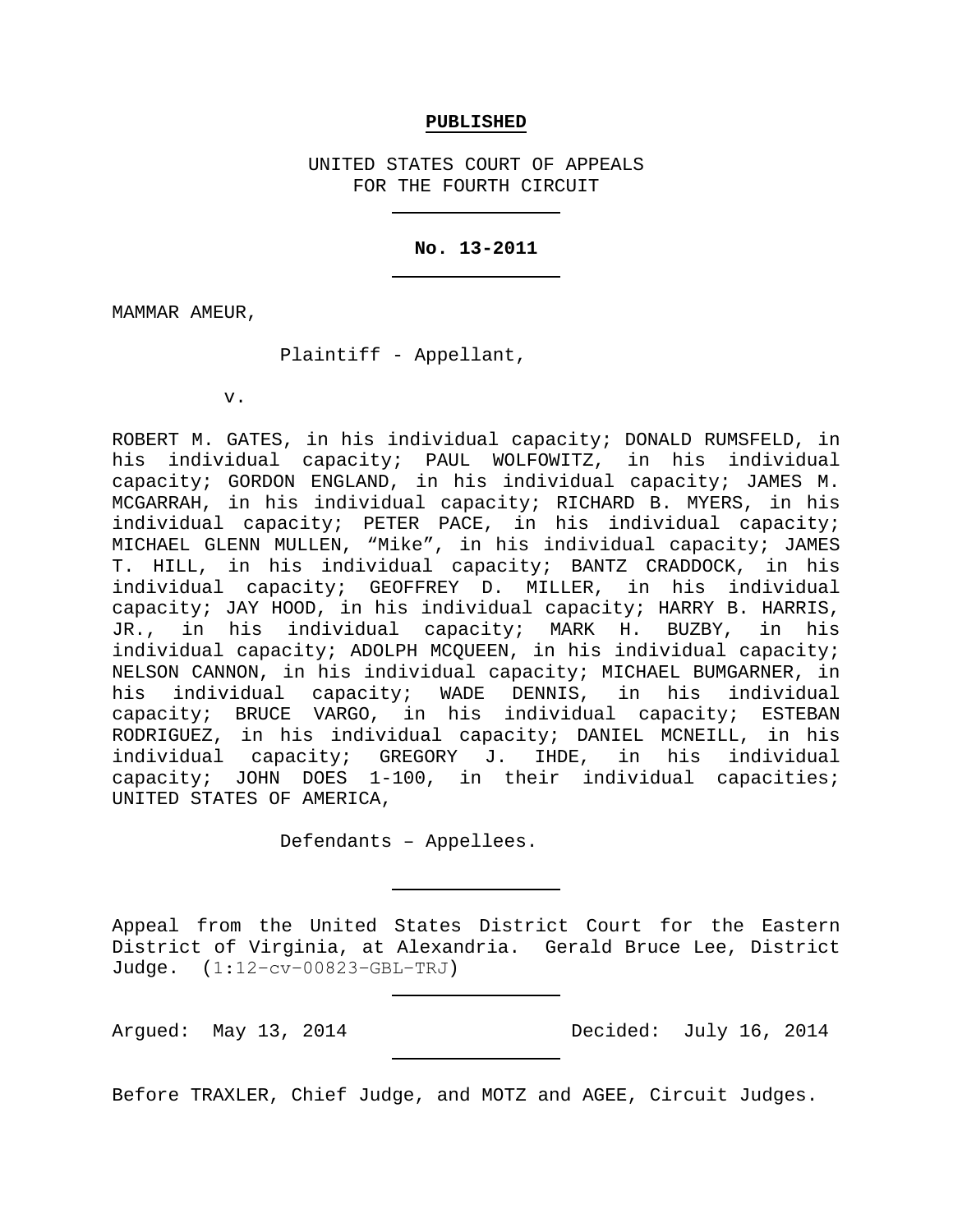Affirmed by published opinion. Judge Agee wrote the opinion, in which Chief Judge Traxler and Judge Motz joined.

**ARGUED:** Gwynne Lynette Skinner, WILLAMETTE UNIVERSITY COLLEGE OF LAW, Salem, Oregon, for Appellant. Sydney Foster, UNITED STATES<br>DEPARTMENT OF JUSTICE, Washington, D.C., for Appellees. ON DEPARTMENT OF JUSTICE, Washington, D.C., for Appellees. **BRIEF:** Stuart F. Delery, Assistant Attorney General, Matthew M. Collette, Civil Division, UNITED STATES DEPARTMENT OF JUSTICE, Washington, D.C.; Dana J. Boente, Acting United States Attorney, OFFICE OF THE UNITED STATES ATTORNEY, Alexandria, Virginia, for Appellees.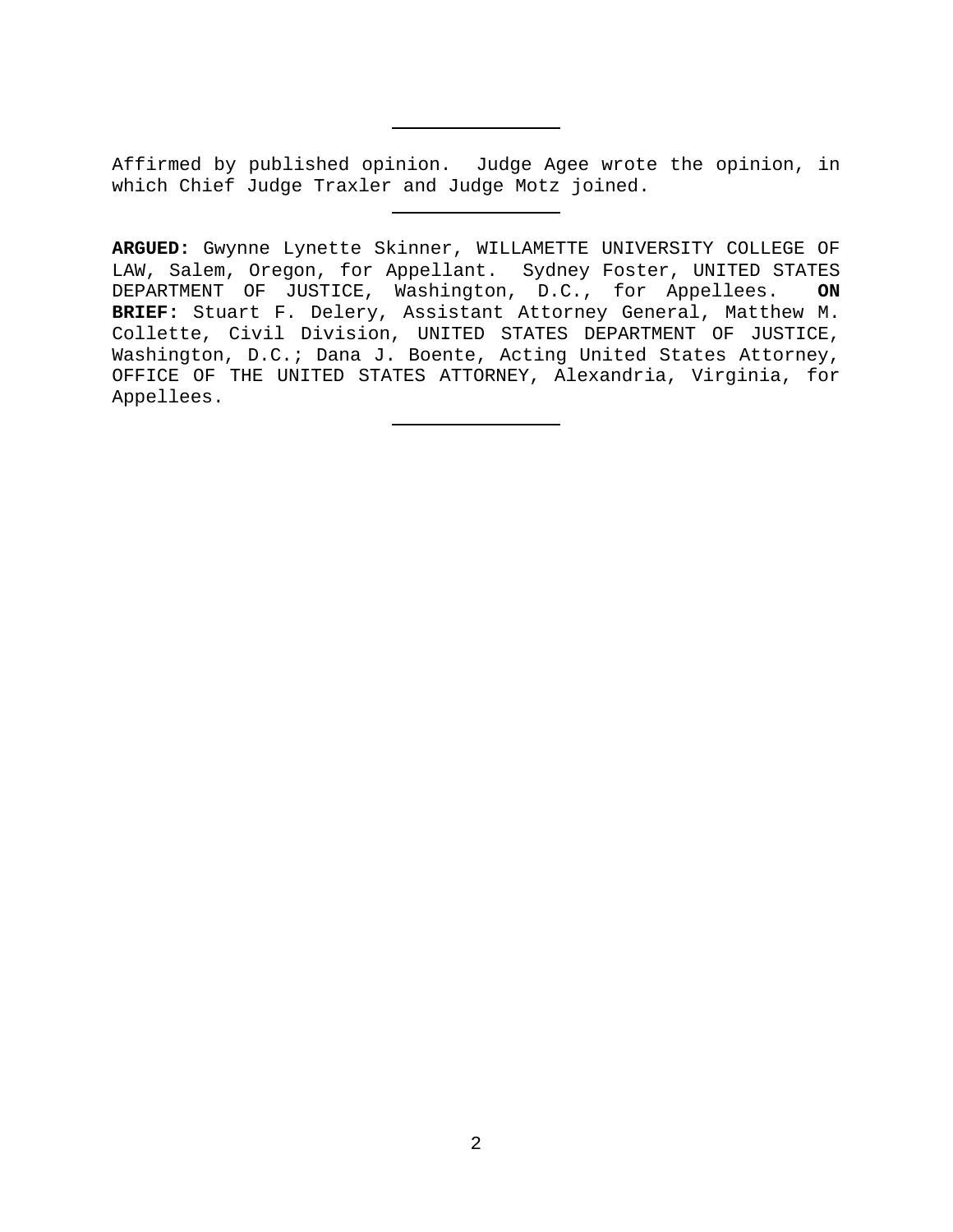AGEE, Circuit Judge:

In 2003, United States military personnel detained suspected terrorist Mammar Ameur at a military base in Afghanistan and, later, at a facility in Guantanamo Bay, Cuba. Although Ameur was determined to be an "enemy combatant," he was eventually released to his native country of Algeria in 2008.

After being released, Ameur brought suit in district court against former Secretary of Defense Robert Gates and other federal officials allegedly involved in his detention. Ameur's complaint requested monetary damages under the Alien Tort Claims Act, 28 U.S.C. § 1350, the Religious Freedom Restoration Act, 42 U.S.C. §§ 2000bb–bb-4, and the United States Constitution. Applying a provision of the Military Commissions Act of 2006 ("MCA"), 28 U.S.C. § 2241(e)(2), the district court dismissed the complaint for lack of subject matter jurisdiction.

On appeal, Ameur contends that the district court erred in relying on an MCA provision that he argues the Supreme Court invalidated in Boumediene v. Bush, 553 U.S. 723 (2008). Additionally, he maintains that the relevant MCA provision was unconstitutionally applied in his case, even if Boumediene did not explicitly invalidate the MCA statute.

For the reasons discussed below, we affirm the district court's decision.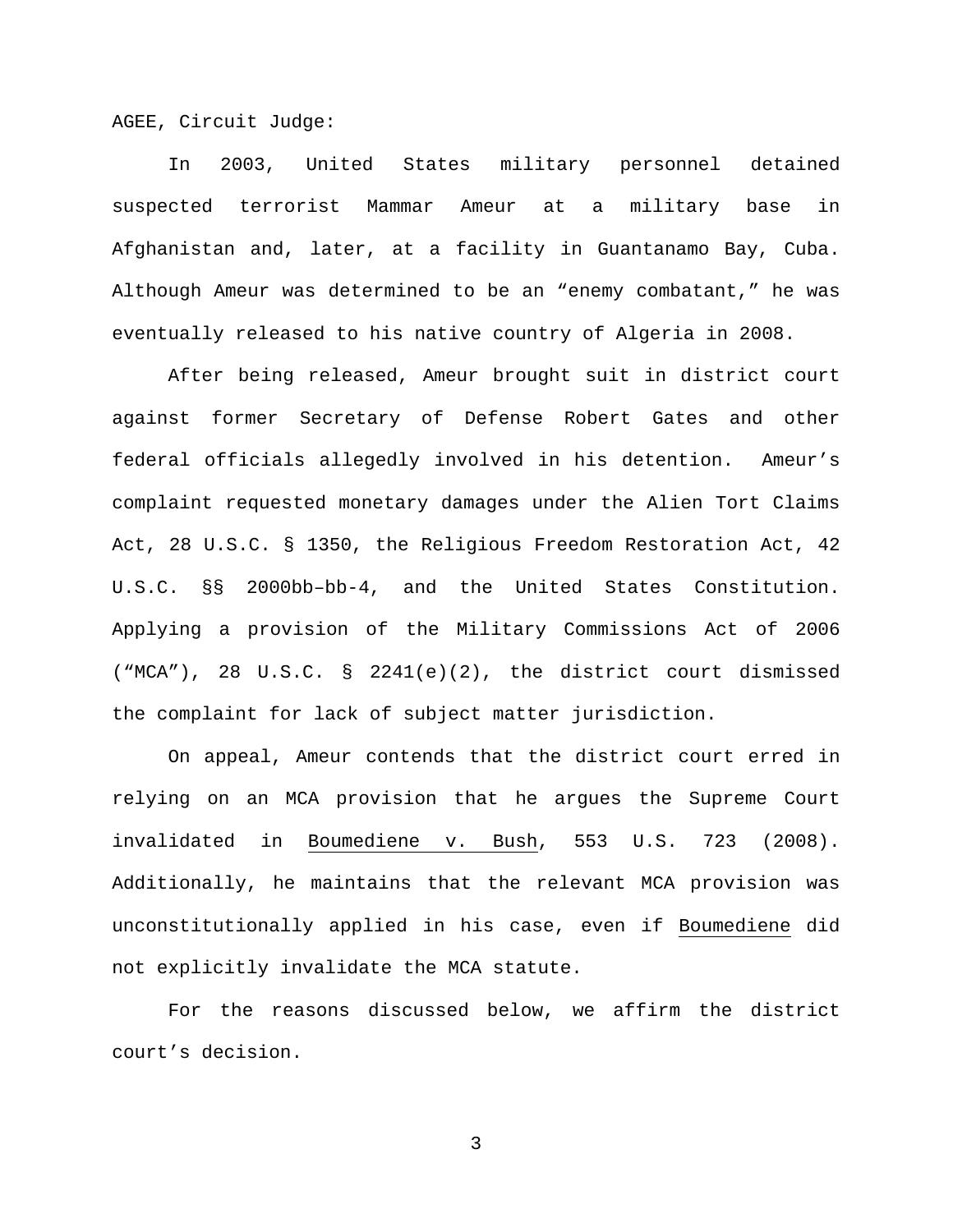I.

A.

Ameur's complaint alleges that he was first detained in 2002 by Pakistani authorities.<sup>[1](#page-3-0)</sup> Later, Ameur was transferred to American military custody at Bagram Airfield in Afghanistan. In March 2003, he was moved to detention facilities at the U.S. Naval Base in Guantanamo Bay, Cuba.

Ameur alleges that he suffered mistreatment and abuse during each of his various detentions and transfers. At Bagram, for instance, Ameur was purportedly beaten, attacked by dogs, subjected to harsh lights and music, interrogated, placed into stress positions, and deprived of religious materials. Similarly harsh abuse allegedly continued at Guantanamo until his release.

In 2004, during his detention at Guantanamo, a Combatant Status Review Tribunal ("CSRT") determined that Ameur was an "enemy combatant."<sup>[2](#page-3-1)</sup> As an "enemy combatant," Ameur was found to

<span id="page-3-0"></span> $1$  Because the district court disposed of Ameur's complaint at the motion-to-dismiss stage, we "accept[] all well-pled facts as true and construe[] these facts in the light most favorable<br>to the plaintiff." Nemet Chevrolet, Ltd. v. to the plaintiff." Nemet Chevrolet, Ltd. v. Consumeraffairs.com, Inc., 591 F.3d 250, 255 (4th Cir. 2009).

<span id="page-3-1"></span><sup>&</sup>lt;sup>2</sup> CSRTs are "executive-branch tribunals convened to determine the status of Guantanamo detainees." Janko v. Gates, 741 F.3d 136, 138 (D.C. Cir. 2014); see also Al-Nashiri v. MacDonald, 741 F.3d 1002, 1004–05 (9th Cir. 2013) (discussing Department of Defense orders establishing CSRTs).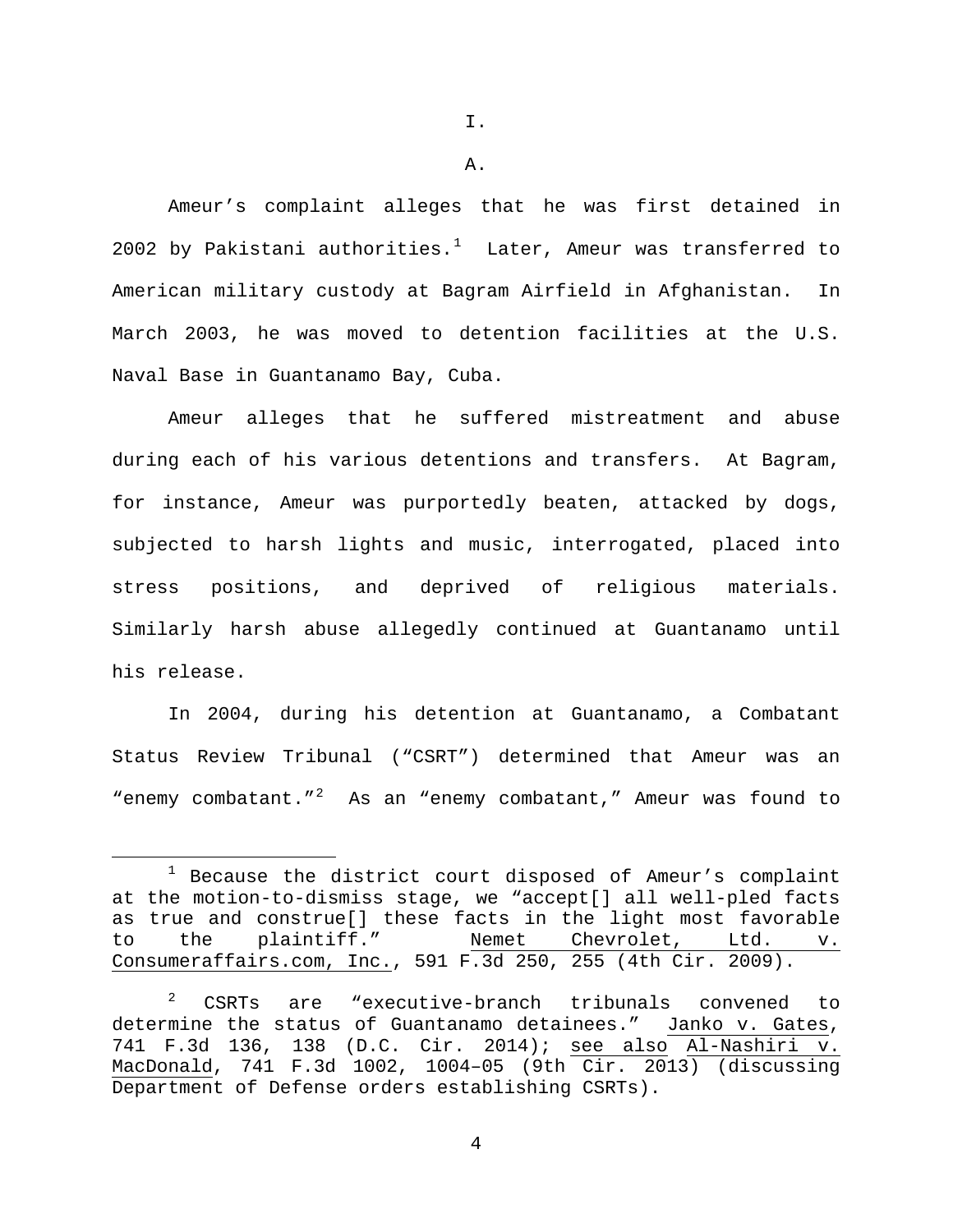have been a "part of or supporting Taliban or al Qaida forces, or associated forces that are engaged in hostilities against the United States or its coalition partners." Bismullah v. Gates, 514 F.3d 1291, 1297 n.8 (D.C. Cir. 2008) (quoting Department of Defense regulations). Although Ameur alleges that the CSRT's decision was unsupported, his designation as an enemy combatant remains unchanged.

In August 2005, an Administrative Review Board ("ARB") recommended that Ameur was eligible for discretionary release, $3$ but did not reverse Ameur's enemy-combatant designation. Rather, the ARB determination was premised "on an assessment of various factors, including the continued threat posed by each detainee." Janko, 741 F.3d at 138 n.2 (quotation marks omitted). Ameur was eventually released and transferred to his native Algeria in 2008.

#### B.

Three years after his release, in 2011, Ameur filed a complaint in the U.S. District Court for the Western District of

<span id="page-4-0"></span><sup>&</sup>lt;sup>3</sup> The executive branch created ARBs "to assess annually the need to continue to detain each enemy combatant during the course of the current and ongoing hostilities." Associated Press v. U.S. Dep't of Def., 554 F.3d 274, 279 n.1 (2d Cir. 2009). This process permits each enemy combatant at Guantanamo "to explain why he is no longer a threat to the United States and its allies in the ongoing armed conflict against Al Qaida and its affiliates and supporters or to explain why his release would otherwise be appropriate." Id.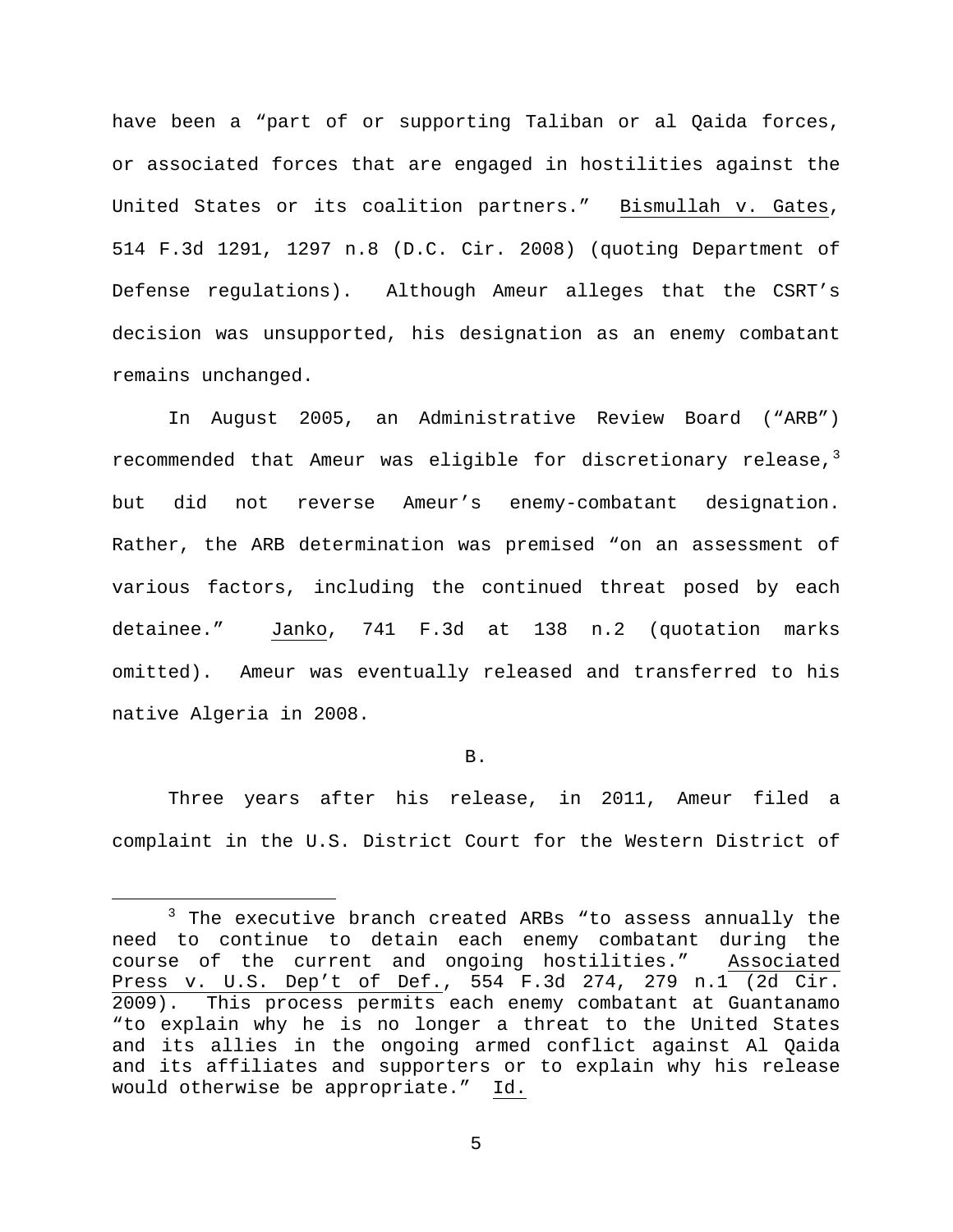Washington. His complaint contained claims against Gates, 21 other current and former Department of Defense officials, and 100 unnamed "John Doe" federal officials in their individual capacities. The Washington district court first dismissed all of Ameur's claims -- except those claims against Gates -- for lack of personal jurisdiction. Then, finding that many of the decisions described in Ameur's complaint were made at the Pentagon, the district court transferred the case to the Eastern District of Virginia.

Once the case was transferred, Ameur filed an amended complaint. This amended complaint reasserted claims against all the original defendants, contending that they performed, endorsed, commanded, or supported various unlawful acts during Ameur's detention. Ameur alleged that these acts violated customary international law, the Geneva Conventions, the First and Fifth Amendments, and the Religious Freedom Restoration Act. The complaint sought compensatory and punitive monetary damages.

Invoking the Westfall Act, 28 U.S.C. § 2679, the United States substituted itself for all defendants as to Ameur's claims under the Alien Tort Claims Act. The Government certified that the defendants were federal employees acting within the scope of their employment when they performed the acts alleged in Ameur's complaint. See 28 U.S.C. § 2679(d).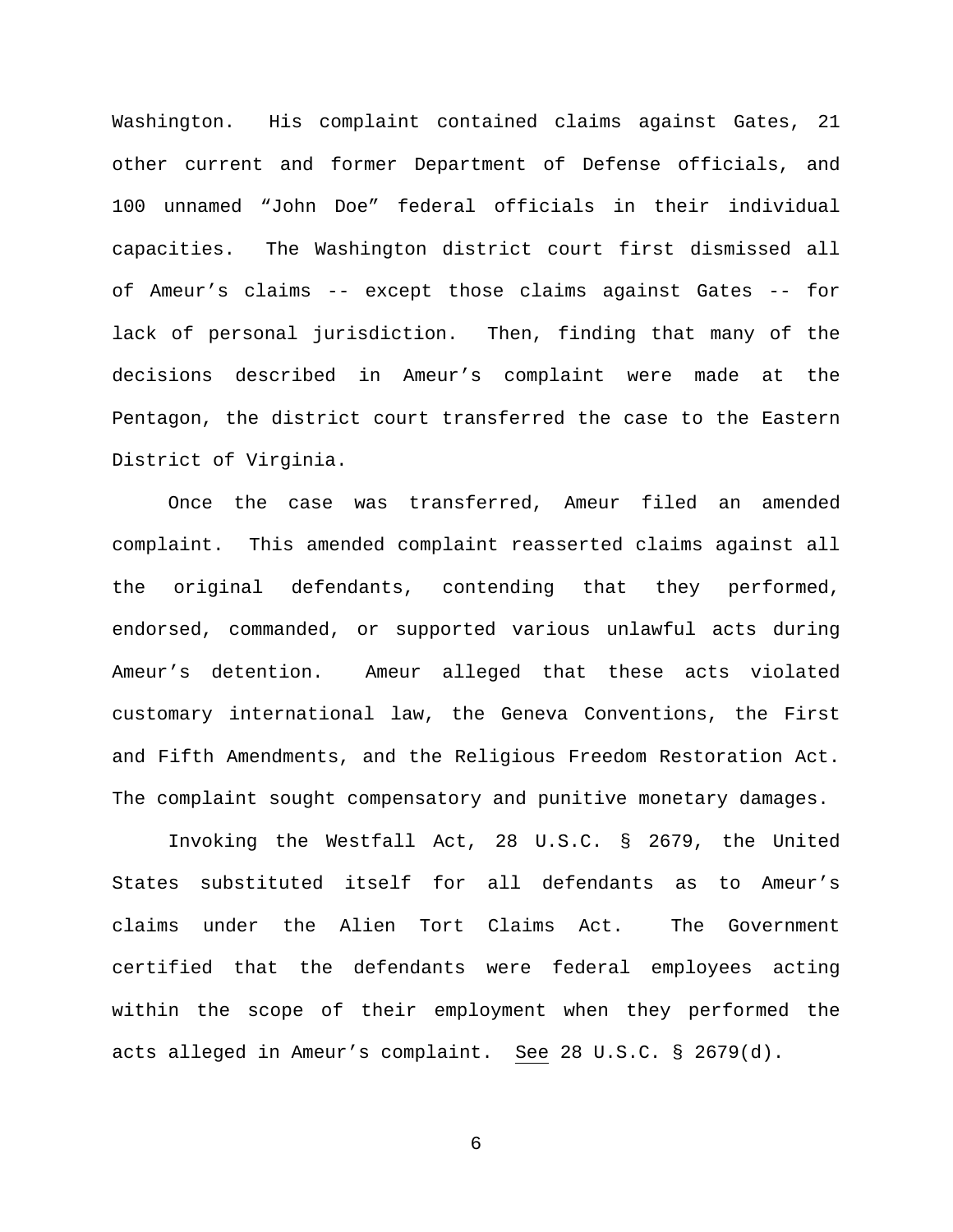The United States and the individual defendants then filed a motion to dismiss, which the district court granted. See Ameur v. Gates, 950 F. Supp. 2d 905, 913 (E.D. Va. 2013). The district court determined that 28 U.S.C. § 2241(e)(2) deprived it of subject matter jurisdiction, as Ameur was detained as an enemy combatant and his claims concerned his treatment in detention.  $\underline{Id.}$  at  $910-13$ ; see also 28 U.S.C. § 2241(e)(2) (barring non-habeas-corpus actions brought by certain detainees challenging the conditions of their detention). Furthermore, the district court held that sovereign immunity barred Ameur's international-law claims, as the United States had properly substituted itself as a defendant to those claims.<sup>[4](#page-6-0)</sup>

Ameur timely appealed, and we have jurisdiction under 28 U.S.C. § 1291.

### II.

This appeal considers the effect of one portion of the MCA codified at 28 U.S.C. § 2241(e). Section 2241(e) provides:

(1) No court, justice, or judge shall have jurisdiction to hear or consider an application for a writ of habeas corpus filed by or on behalf of an alien detained by the United States who has been determined by the United States to have been properly

<span id="page-6-0"></span><sup>&</sup>lt;sup>4</sup> In a footnote, the district court also noted that Ameur had failed to plead that he had administratively exhausted his international-law claims, providing an additional reason to dismiss them.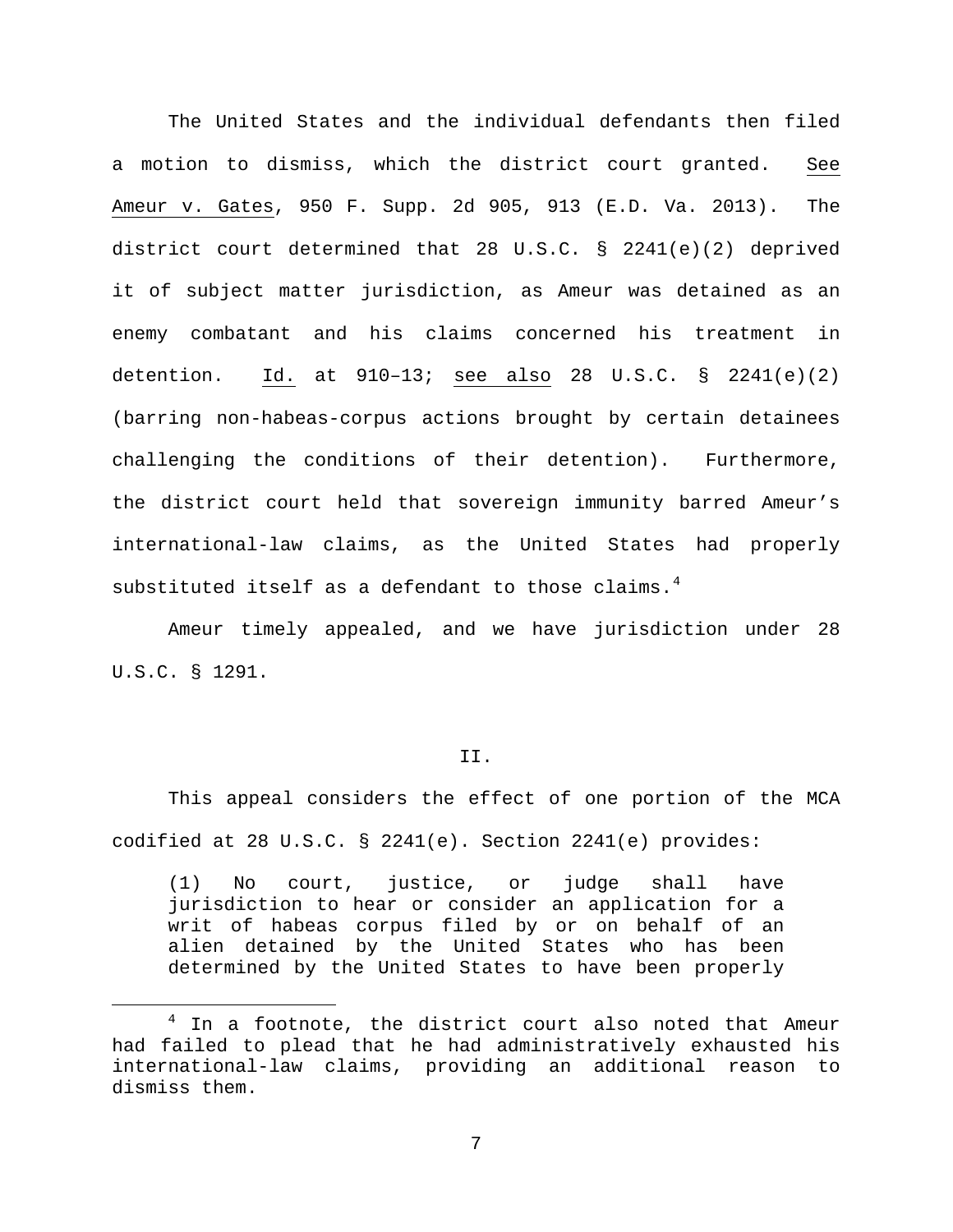detained as an enemy combatant or is awaiting such determination.

(2) Except as provided in paragraphs (2) and (3) of section 1005(e) of the Detainee Treatment Act of 2005 (10 U.S.C. 801 note), no court, justice, or judge shall have jurisdiction to hear or consider any other action against the United States or its agents relating to any aspect of the detention, transfer, treatment, trial, or conditions of confinement of an alien who is or was detained by the United States and has been determined by the United States to have been properly detained as an enemy combatant or is awaiting such determination.

In Boumediene, the Supreme Court struck down § 2241(e)(1) as an unconstitutional suspension of the writ of habeas corpus. But § 2241(e)(2), which bars plaintiffs like Ameur from bringing "any other action," does not implicate habeas corpus.

If § 2241(e)(2) applies to Ameur's claims, then courts lack subject matter jurisdiction to hear them. See, e.g., Aamer v. Obama, 742 F.3d 1023, 1028–29 (D.C. Cir. 2014); Al-Nashiri, 741 F.3d at 1006–07. When a district court dismisses for lack of subject matter jurisdiction, as in the case before us, "we review the district court's factual findings with respect to jurisdiction for clear error and the legal conclusion that flows therefrom de novo." In re KBR, Inc., Burn Pit Litig., 744 F.3d 326, 333 (4th Cir. 2014) (quotation marks and alteration omitted). We must decide this jurisdictional issue before any others. See Steel Co. v. Citizens for a Better Env't, 523 U.S.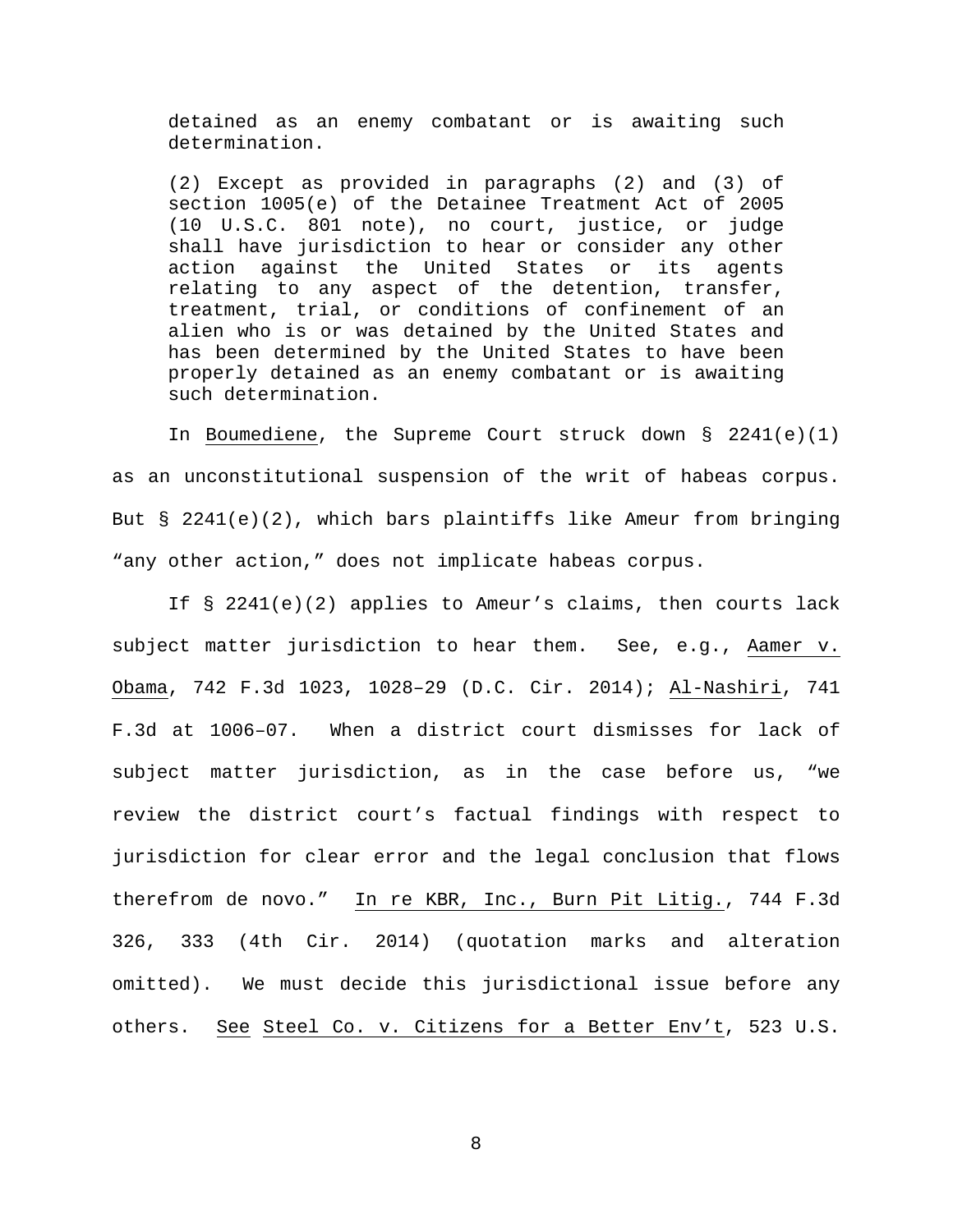83, 94 (1998) ("Without jurisdiction the court cannot proceed at all in any cause." (quotation marks omitted)).

Section 2241(e)(2)'s plain terms bar Ameur's suit, and he does not argue to the contrary. Ameur's action is one "other" than habeas corpus, which is discussed in the preceding subsection, § 2241(e)(1). It is against "agents" of the United States, in that all the defendants were government personnel at the time of the relevant events. See Hamad v. Gates, 732 F.3d 990, 990–91, 995 (9th Cir. 2013) (finding that detainee's suit against same defendants was "against the United States or its agents"). The complaint relates only to Ameur's "detention, transfer, treatment, trial, or conditions of confinement" during his "detention by the United States." And a CSRT panel has determined that Ameur was an "enemy combatant." See Janko, 741 F.3d at 144 (holding that a CSRT determination is a determination by the United States under  $\S$  2241(e)(2)); Hamad, 732 F.3d at 995 (same). Finally, Ameur does not bring his suit under the identified provisions of the Detainee Treatment Act ("DTA"), which formerly permitted suits seeking review of certain CSRT determinations and military commission decisions in the U.S. Court of Appeals for the D.C. Circuit. See DTA, Pub. L. No. 109–148, § 1005(e)(2)**–**(3), 119 Stat. 2680, 2741–42 (2005).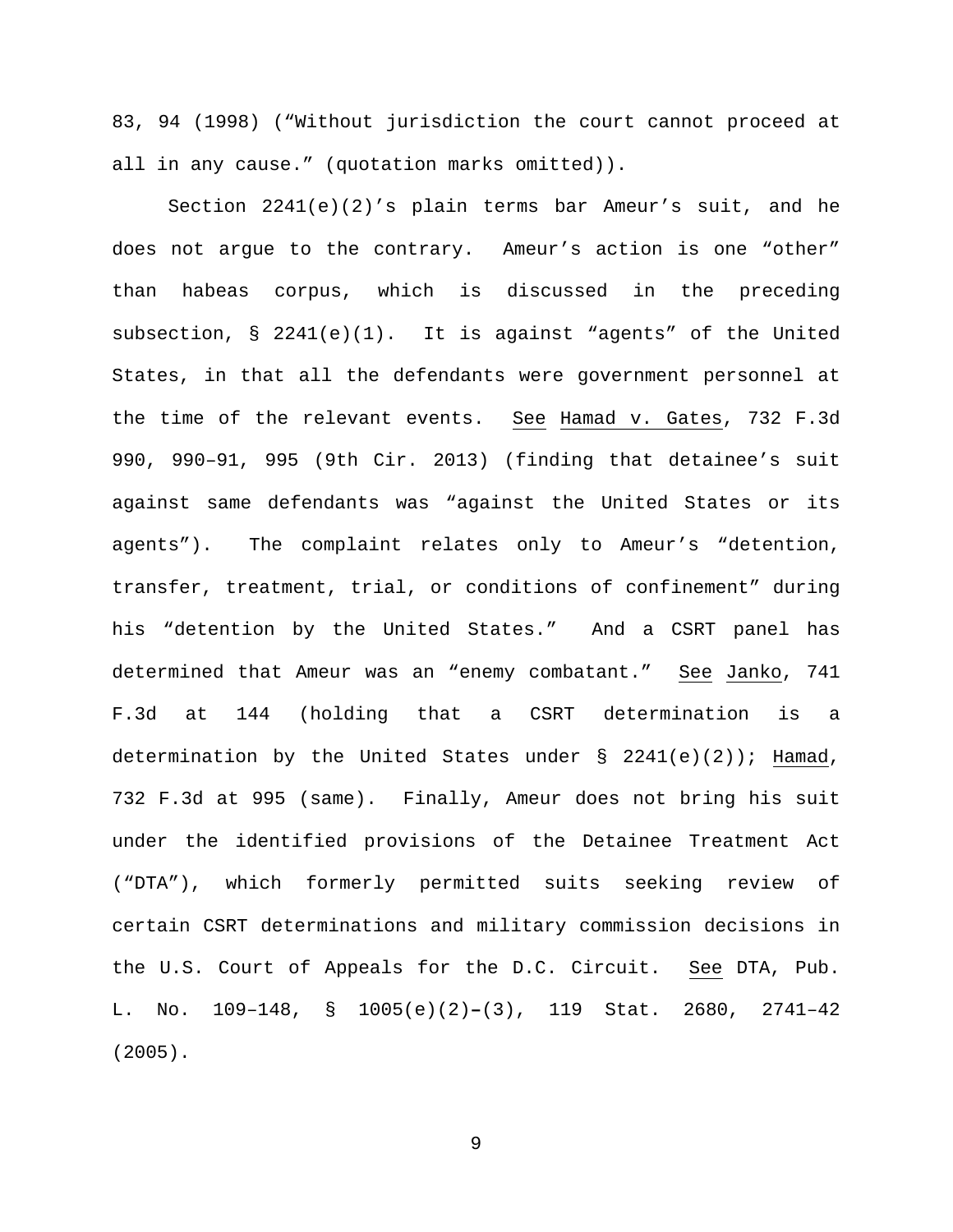Conceding that his claims come within the plain terms of § 2241(e)(2), Ameur instead argues that the jurisdictionstripping provision is invalid. He posits two independent grounds for his position: (1) the Supreme Court has expressly invalidated  $\S$  2241(e)(2); or (2) even if the statute has not been directly rejected, it is nevertheless non-severable from § 2241(e)(1), which has been expressly declared unconstitutional. We address these arguments in turn.

#### III.

Initially, Ameur contends that the Supreme Court expressly struck down § 2241(e)(2) in Boumediene. We disagree.

In Boumediene, the Supreme Court addressed an entirely separate part of the MCA  $--$  § 2241(e)(1), which solely concerns habeas corpus. The Court first observed that  $\S$  2241(e)(1) stripped courts of jurisdiction to hear habeas actions brought by aliens held at Guantanamo. 553 U.S. at 736–38. Then, after surveying the history of the writ, the Court determined that habeas corpus did extend to aliens held at Guantanamo. Because Guantanamo detainees were entitled to habeas review, the Supreme Court concluded that § 2241(e)(1)'s denial of that right implicated Article I, section 9 of the Constitution –- often termed the Suspension Clause. Id. at 771; see also U.S. Const. art. I, § 9, cl. 2 ("The Privilege of the Writ of Habeas Corpus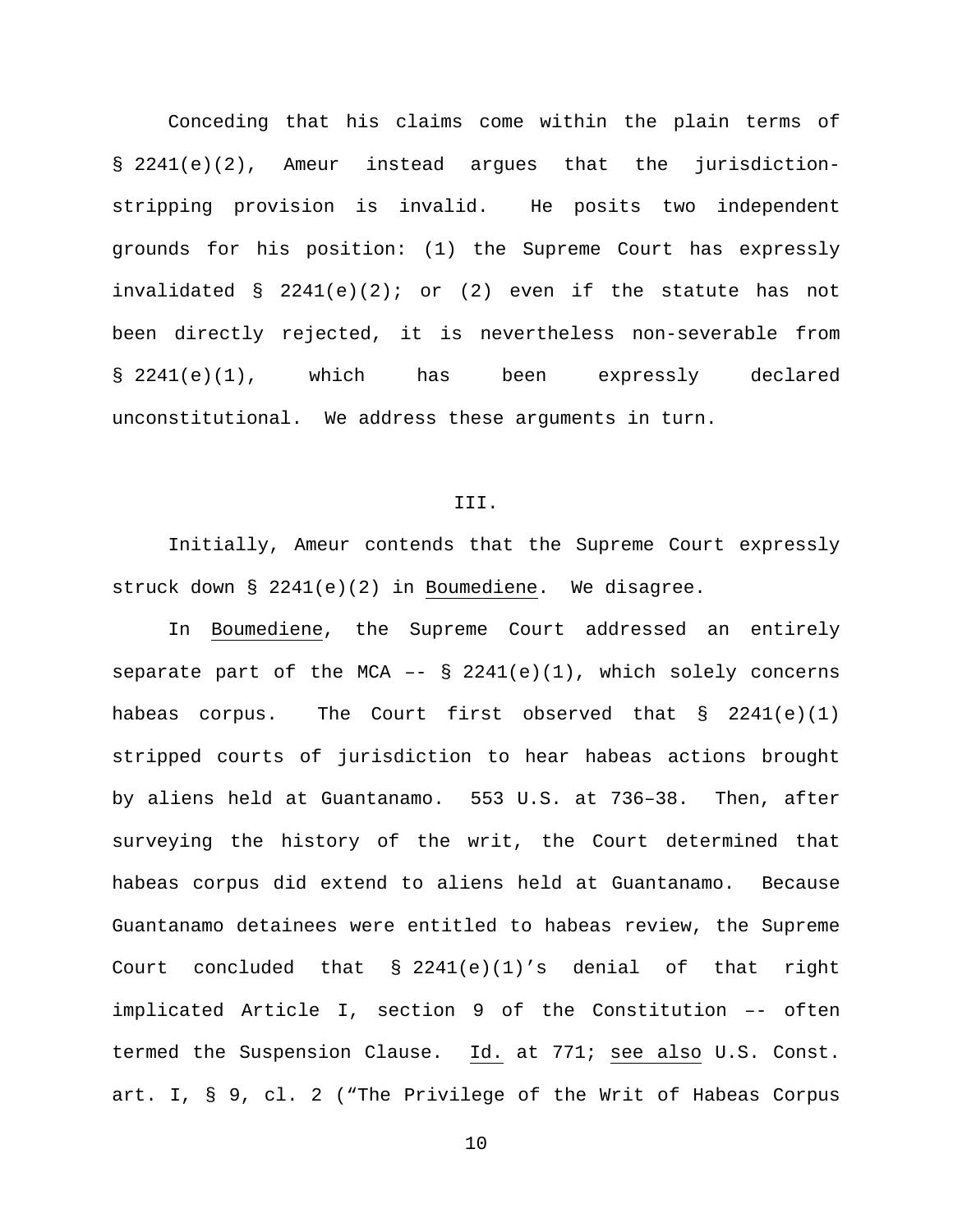shall not be suspended, unless when in Cases of Rebellion or Invasion the public Safety may require it."). The Court further concluded that aliens held at Guantanamo were not afforded any adequate substitute for habeas corpus, 553 U.S. at 792, and, lacking that substitute, "§ 7 of the [MCA], 28 U.S.C. § 2241(e), operate[d] as an unconstitutional suspension of the writ." Id. at 733.

Despite its unrestricted reference to § 2241(e) in that one sentence, the Supreme Court's sole focus in Boumediene was the effect of the Suspension Clause on  $\S$  2241(e)(1), as the only matter before the Court was an application for a writ of habeas corpus. But  $\S$  2241(e)(2) -- the section we are concerned with here -- relates strictly to actions "other" than habeas. For that reason, Boumediene did not address the validity of  $\S$  2241(e)(2). And because  $\S$  2241(e)(2) does not limit, discuss, relate to, or otherwise touch upon the writ, it could not be said to "suspend" it. Therefore,  $\S$  2241(e)(2) lacks any nexus to the rationale adopted by the Supreme Court in Boumediene. See Aamer, 742 F.3d at 1030 ("[S]ection  $2241(e)(2)$  has no effect on habeas jurisdiction, and thus the Suspension Clause is not relevant and does not affect the constitutionality of the statute." (quotation marks omitted)); see also, e.g., Swain v. Pressley, 430 U.S. 372, 380–82 (1977) (explaining that the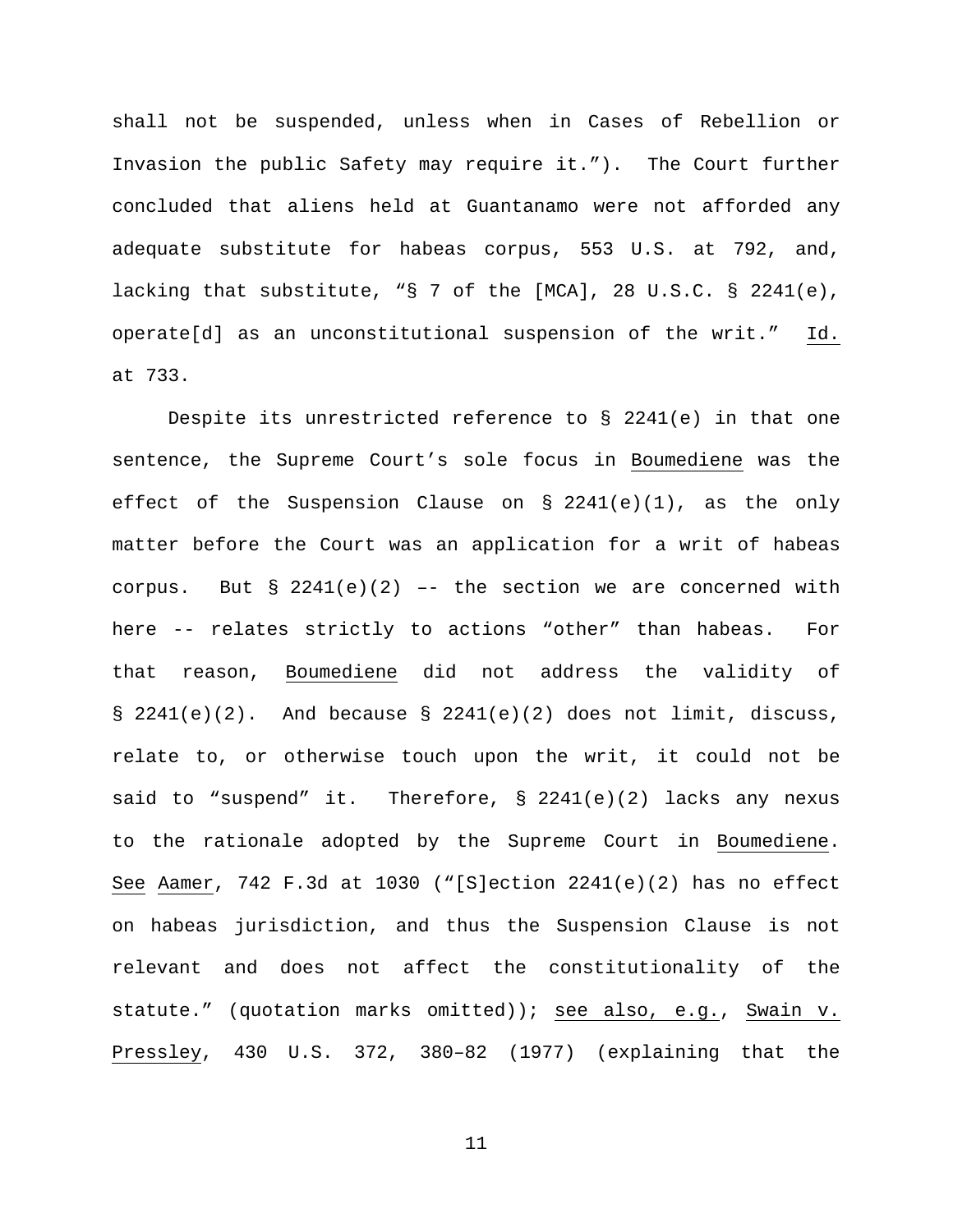Suspension Clause is violated only where habeas corpus is rendered "inadequate or ineffective").

Even so, Ameur seizes on some of the Court's broader language –- for instance, the quotation recited above referencing the entire MCA Section 7 -- and insists that the Court invalidated more than just the habeas-related provision of § 2241(e)(1).<sup>[5](#page-11-0)</sup> Two of our sister circuits have already rejected this formalistic argument. We must do so as well. See Hamad, 732 F.3d at 1000 ("[T]he logic and context of the opinion make clear that the Supreme Court was addressing only § 2241(e)(1)."); Al-Zahrani v. Rodriguez, 669 F.3d 315, 319 (D.C. Cir. 2012) ("[T]he Supreme Court's decision in Boumediene [struck] the bar to federal court jurisdiction over habeas claims, but . . . the reasoning of the Supreme Court applied only to the stripping of habeas jurisdiction.").

<span id="page-11-0"></span> <sup>5</sup> Ameur also says that the Supreme Court in Boumediene expressly "rejected the argument that [§§] 2241(e)(1) and (e)(2) could be read apart or treated separately." (Appellant's Opening Br. 16.) Ameur misreads Boumediene. As the Government notes, Boumediene suggested that the two subsections of § 2241(e) had to be read together for purposes of an effectivedate provision. See 553 U.S. at 737. The Court did not anywhere intimate that the provisions were to be read together in any other instance or for any other purpose. As the district court explained, the Court's discussion of the effective-date provision does not apply here because this case does not relate to the effective-date provision. See Ameur, 950 F. Supp. 2d at 913.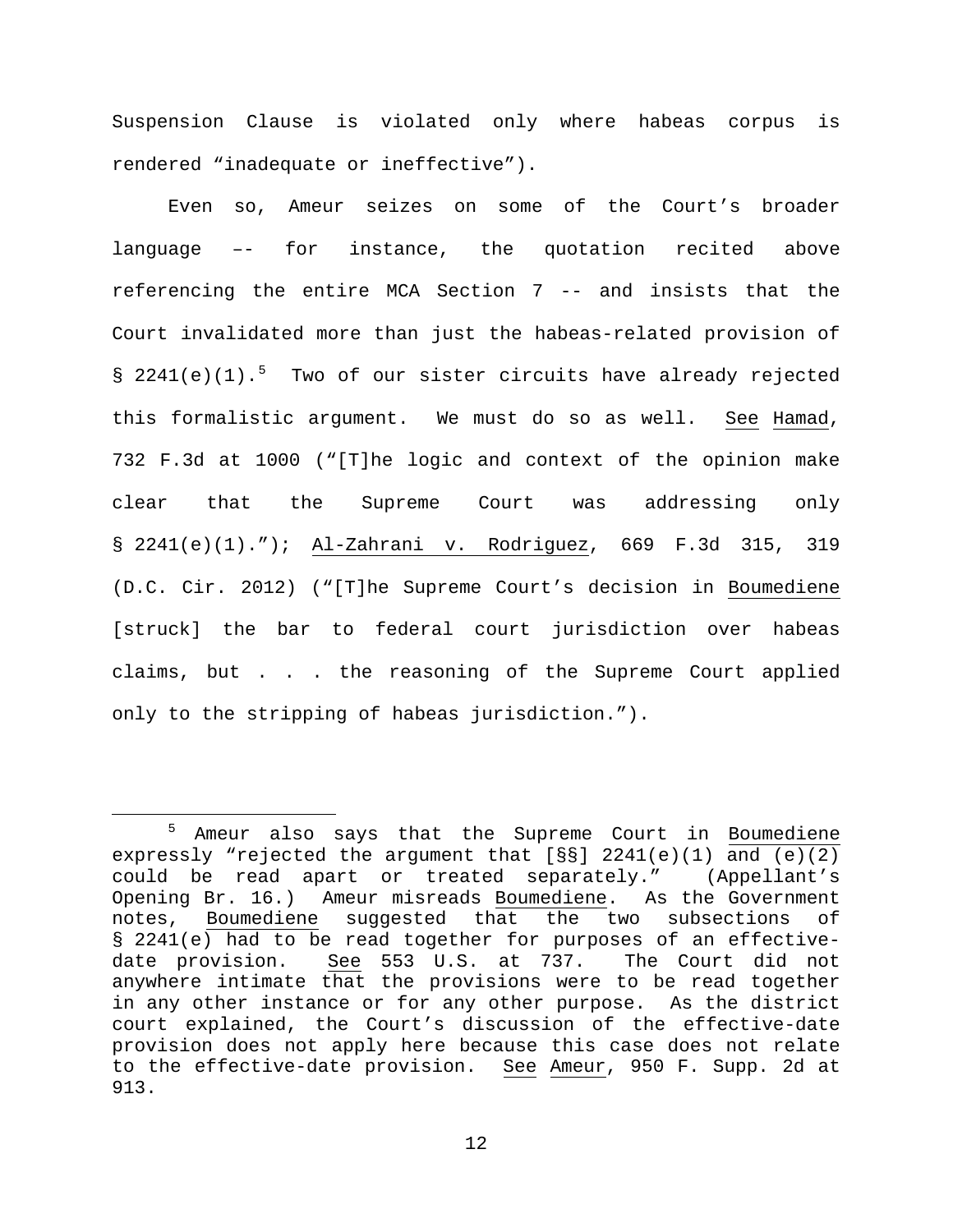Ameur's broadest-possible-reading approach is inconsistent with the analysis that we undertake in applying Supreme Court opinions. "[G]eneral expressions, in every opinion, are to be taken in connection with the case in which those expressions are used." Ark. Game & Fish Comm'n v. United States, 133 S. Ct. 511, 520 (2012) (quotation marks omitted); see also Armour & Co. v. Wantock, 323 U.S. 126, 133 (1944) ("[W]ords of our opinions are to be read in the light of the facts of the case under discussion. To keep opinions within reasonable bounds precludes writing into them every limitation or variation which might be suggested by the circumstances of cases not before the Court."). Boumediene arose solely in the habeas corpus context, not in a case involving a basic claim for damages –- that is, a case like the one before us. Boumediene relied on law exclusive to habeas corpus and therefore should be applied only to the habeas-corpus context in which it arose.

In sum, the Supreme Court in Boumediene did not address, let alone invalidate,  $\S$  2241(e)(2). "[T]o the extent that the Supreme Court in Boumediene . . . permitted further judicial examination of the detention of enemy combatants, it did so using the limited tool of the constitutionally guaranteed writ of habeas corpus -- not an implied and open-ended civil damages action." Lebron v. Rumsfeld, 670 F.3d 540, 555 (4th Cir. 2012).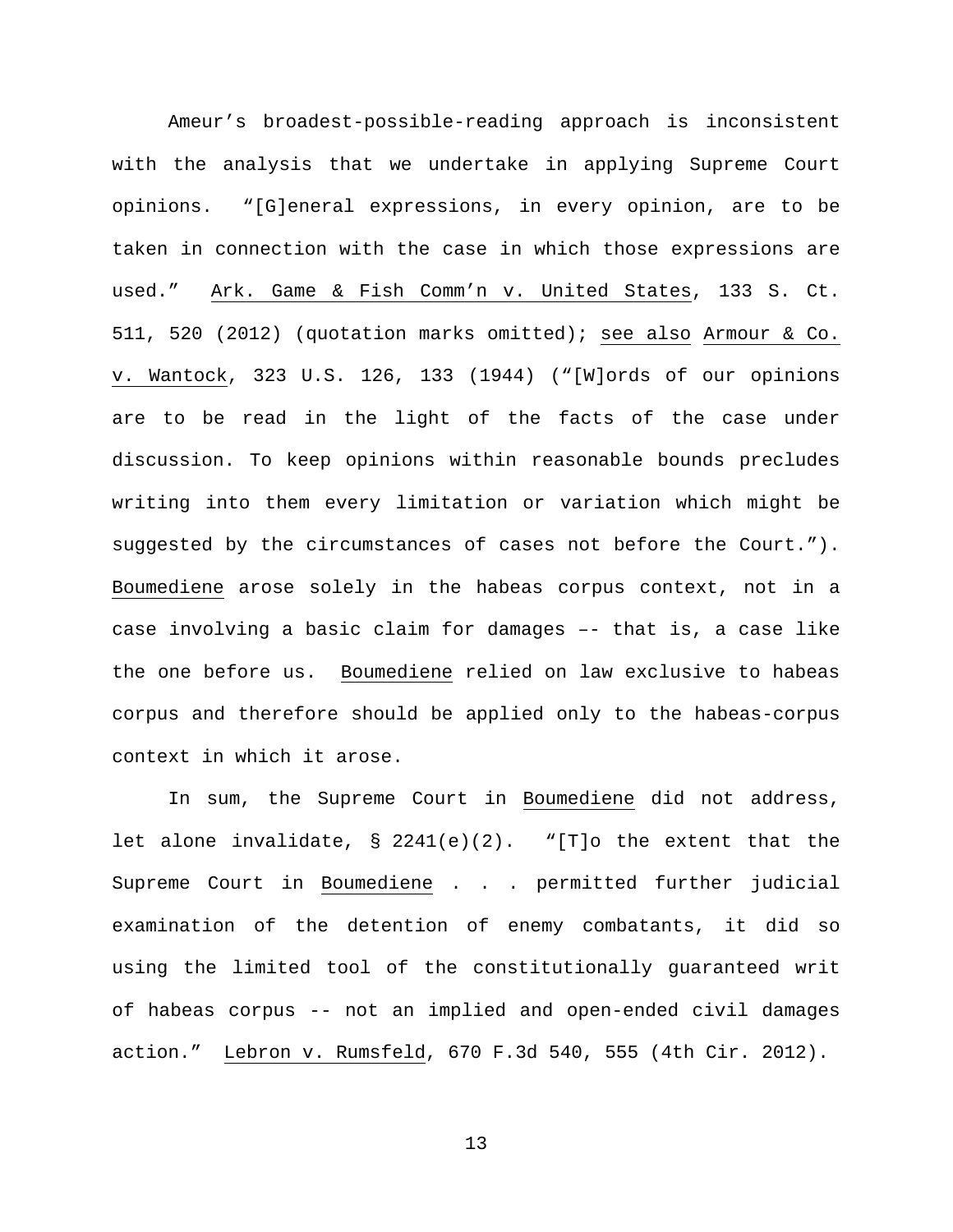IV.

In the alternative, Ameur argues that Boumediene invalidated § 2241(e)(2) by implication in striking down  $\S$  2241(e)(1). He contends that  $\S$  2241(e)(1) and (e)(2) are non-severable, even though  $\S$  2241(e)(2) is a separate provision. In other words, Ameur posits that the separate subsections found in Section 7 of the MCA  $- \S$ § 2241(e)(1) and (e)(2)  $--$  must rise and fall together.

Boumediene did not address severability; it had no reason to. Nonetheless, Ameur maintains that "the absence of any severability analysis in Boumediene supports the conclusion that the Court did not believe that the two subsections of  $\S$  2241(e) were severable." (Appellant's Opening Br. 18.) He cites no authority –- and we have found none -- supporting that kind of adverse inference. In fact, "[c]ourts routinely reserve judgment on severability, especially when, as in Boumediene, no party briefed the issue or raised it at oral argument." Basardh v. Gates, 545 F.3d 1068, 1072 (D.C. Cir. 2008). As Justice Thomas has explained, even the Supreme Court "often disposes of as-applied challenges to a statute . . . without saying anything at all about severability." United States v. Booker, 543 U.S. 220, 322 (2005) (Thomas, J., dissenting). "Such decisions (in which the Court is silent as to applications not before it) might be viewed as having conducted an implicit severability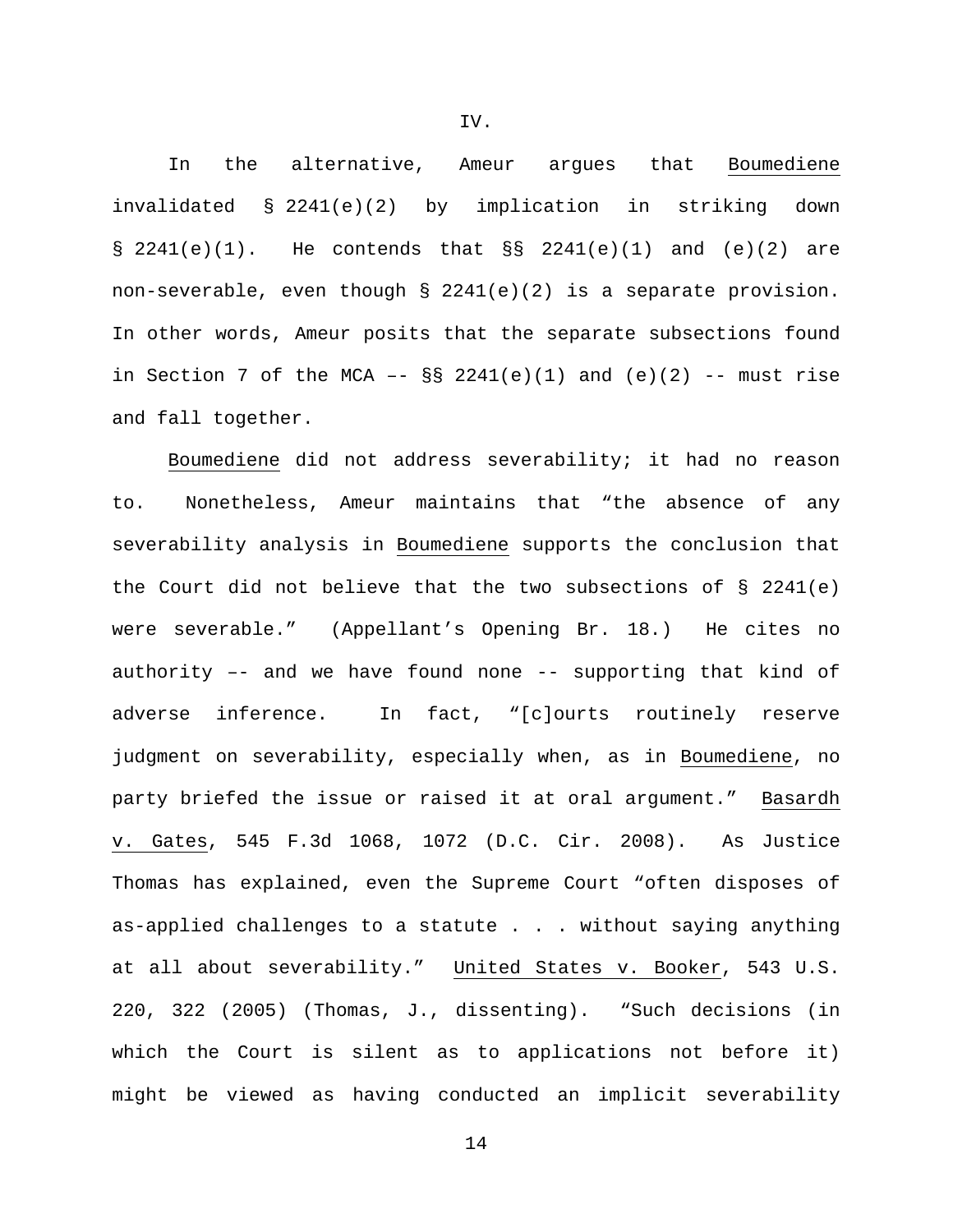analysis. A better view is that the parties in those cases could have raised the issue of severability, but did not bother, because (as is often the case) there was no arguable reason to defeat the presumption of severability." Id. (citation omitted).

And indeed, Ameur's argument faces a high hurdle in view of the presumption of severability. "Generally speaking, when confronting a constitutional flaw in a statute, we try to limit the solution to the problem." Ayotte v. Planned Parenthood of N. New England, 546 U.S. 320, 328 (2006); accord Pittston Co. v. United States, 368 F.3d 385, 400 (4th Cir. 2004) (recognizing the "background presumption that when an application of a statute is determined to be unconstitutional, courts seek to preserve as much of the statute as is still consistent with legislative intent"). "Because the unconstitutionality of a part of an Act does not necessarily defeat or affect the validity of its remaining provisions, the 'normal rule' is that partial . . . invalidation is the required course." Free Enter. Fund v. Pub. Co. Accounting Oversight Bd., 130 S. Ct. 3138, 3161 (2010) (quotation marks, alteration, and citation omitted).

Applying the presumption of severability, we will find one statutory provision to be severable from another unless we encounter one of three limited circumstances. First, we must strike any provisions that are not themselves constitutionally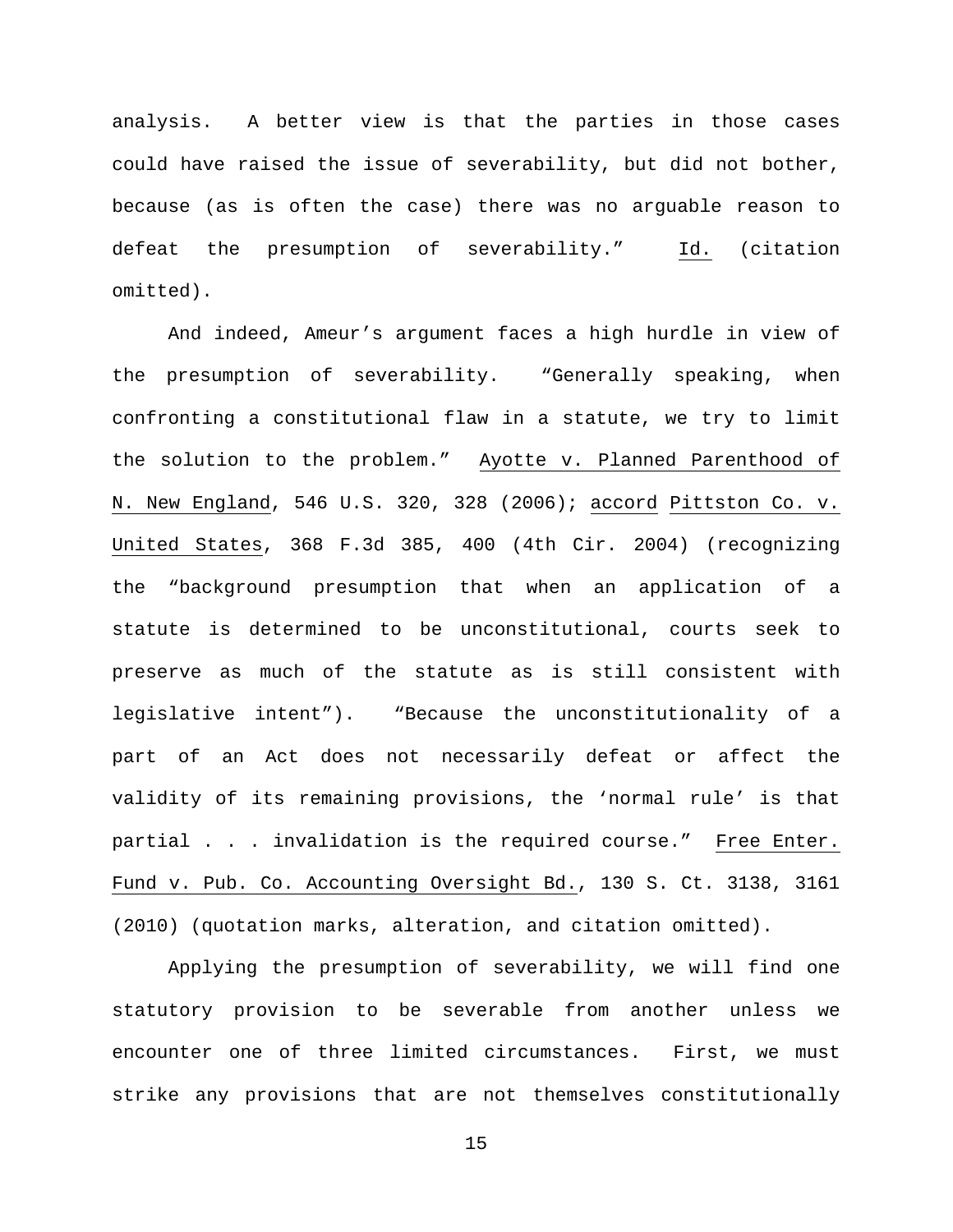valid. See Booker, 543 U.S. at 258. Second, we must invalidate a provision if it is incapable of "functioning independently." Id. And third, we cannot uphold a provision if its separate existence would be inconsistent with "Congress' basic objectives in enacting the statute." Id. at 259.

Ameur suggests that all three of these limited circumstances exist here. We find that none of the arguments that Ameur proffers has merit.

## A. Constitutional Validity

Ameur raises four distinct challenges to § 2241(e)(2)'s constitutionality. First, he suggests that the statute unconstitutionally deprives him of access to courts. Second, he maintains that  $\S$  2241(e)(2) unconstitutionally directs the rules of decision in a case. Third, he argues that  $\S$  2241(e)(2)'s focus on alien detainees violates equal protection principles. And fourth, he says that the section amounts to an unconstitutional bill of attainder. All of these arguments fail.

1.

Ameur first argues that Congress deprived him in § 2241(e)(2) of any forum for his purported constitutional violations, violating both separation-of-powers principles and due process. To be sure, the Supreme Court has noted that "serious constitutional questions" may arise if a person is left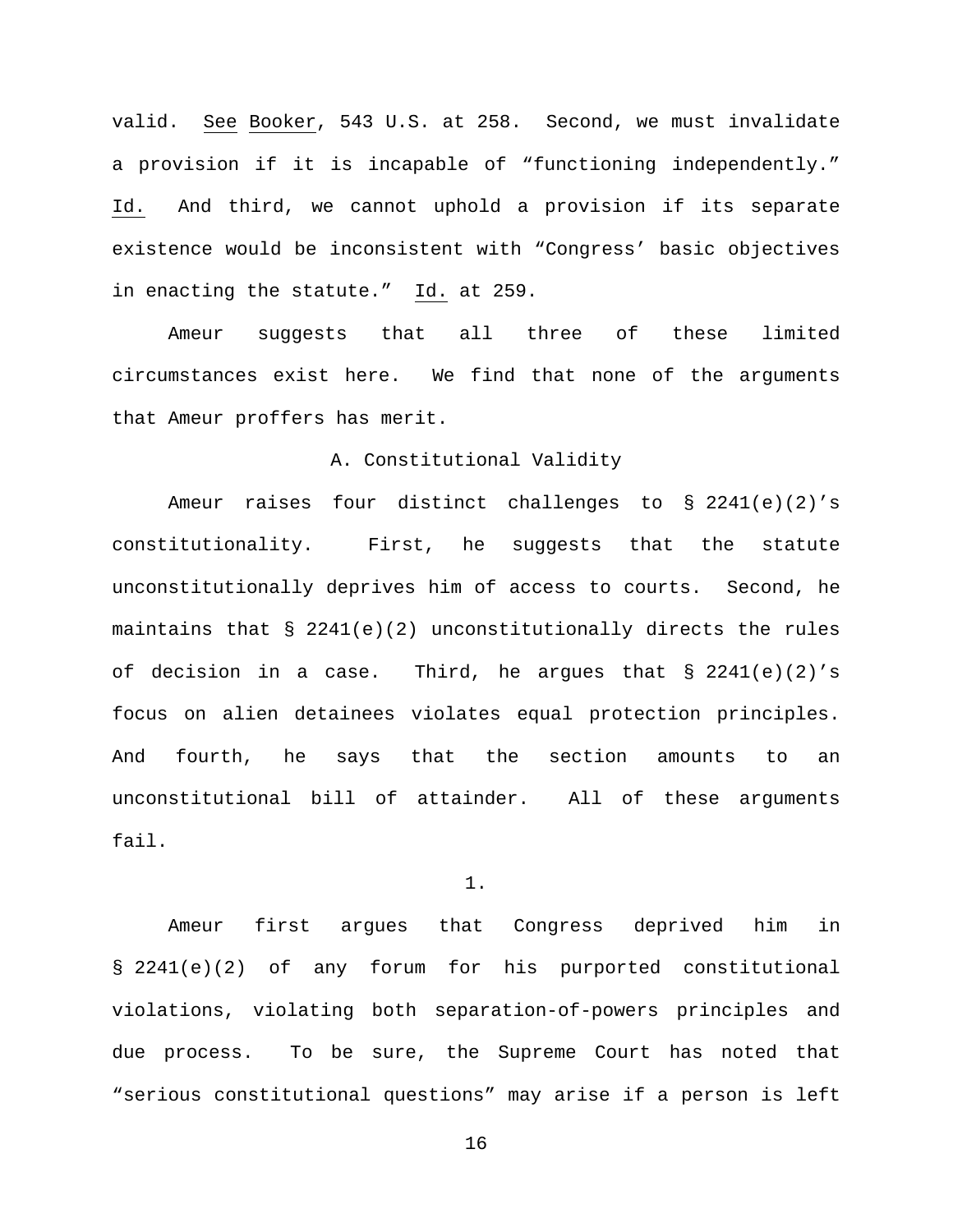without a forum for adjudicating his constitutional claims. See, e.g., Calcano-Martinez v. INS, 533 U.S. 348, 351 (2001).

To resolve this case, however, we need not decide whether Congress can entirely foreclose constitutional claims, as Ameur asks only for monetary damages. "[T]he Constitution does not require the availability of such a remedy, even where the plaintiff's claim is based on alleged violations of constitutional rights." Hamad, 732 F.3d at 1003; accord Al-Zahrani, 669 F.3d at 319–20; Davis v. District of Columbia, 158 F.3d 1342, 1346 (D.C. Cir. 1998) ("[T]he Constitution does not mandate a damages remedy for all injuries suffered as a result of a constitutional violation."). In other words, money damages are "not an automatic entitlement" anytime that constitutional rights have been violated. Wilkie v. Robbins, 551 U.S. 537, 550 (2007); accord Zehner v. Trigg, 133 F.3d 459, 462 (7th Cir. 1997) ("[T]he Constitution does not demand an individually effective remedy for every constitutional violation.").

Indeed, the Supreme Court has refused to imply a monetary remedy for constitutional violations in many cases. See Minneci v. Pollard, 132 S. Ct. 617, 622 (2012) (collecting cases and noting that "the Court has had to decide in several different instances whether to imply a Bivens action[,] [a]nd in each instance it has decided against the existence of such an  $action")$ ; see also, e.g., Lebron, 670 F.3d at 555-56 (refusing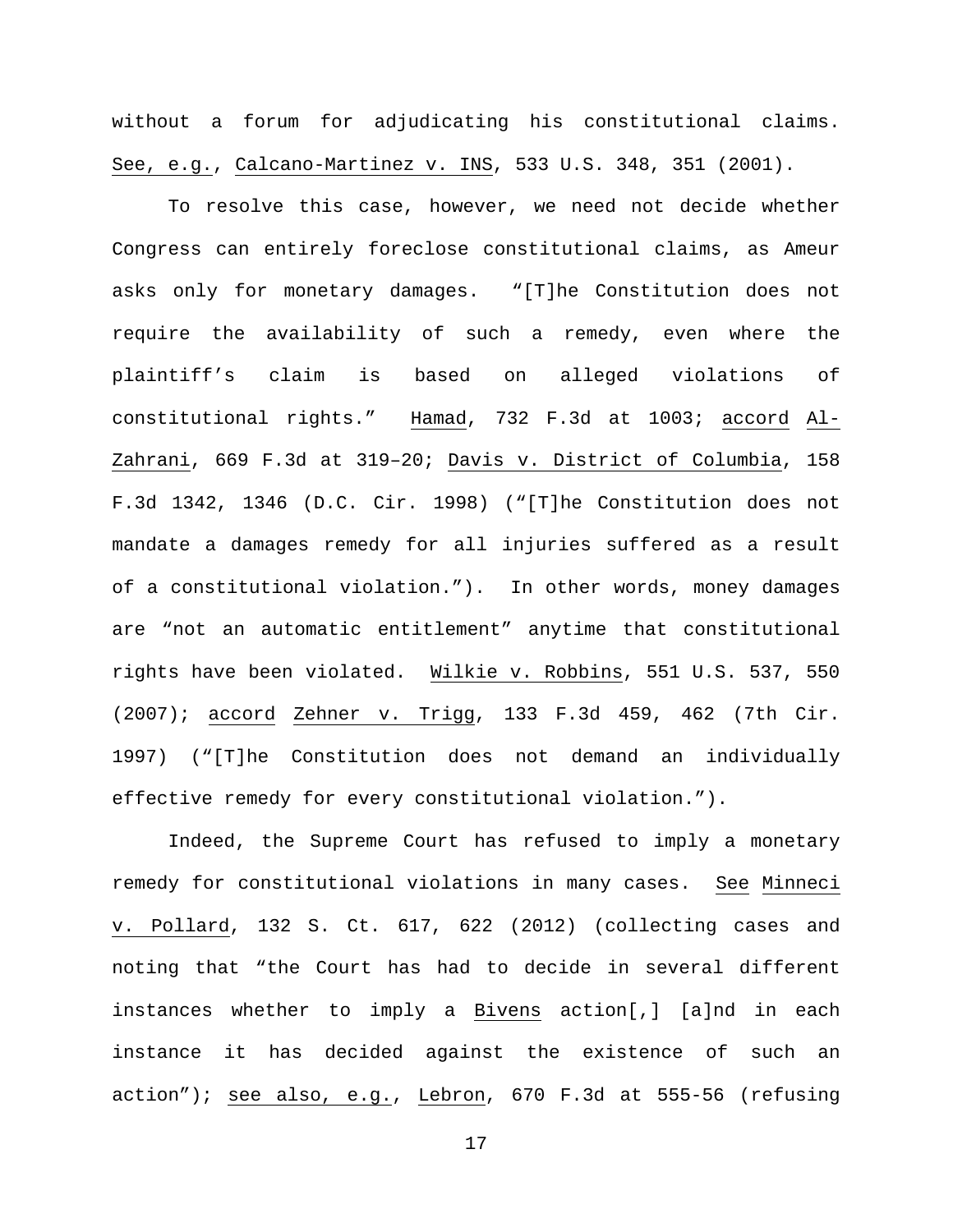to recognize implied damages remedy for claimed constitutional violations at Guantanamo). For instance, the Supreme Court has refused to recognize Bivens claims where Congress created an alternative remedial scheme to resolve those claims, see, e.g., Schweiker v. Chilicky, 487 U.S. 412, 424-28 (1988), or where "special factors" -- such as concerns over interfering in military affairs -- counsel against recognizing a new form of liability, see, e.g., United States v. Stanley, 483 U.S. 669, 681 (1987). Given Congress' clear intent to divert detainee treatment claims from federal court and into military tribunals, and given the obvious national security concerns such claims implicate, we have already concluded that constitutional claims brought by Guantanamo detainees are not cognizable under Bivens. See Lebron, 670 F.3d at 555-56 ("Congress rather than the courts should decide whether a constitutional claim should be recognized in these circumstances."). $^{6}$  $^{6}$  $^{6}$  As courts may decline to recognize an implied cause of action for money damages in these

<span id="page-17-0"></span><sup>&</sup>lt;sup>6</sup> At oral argument, counsel for Ameur noted that the complaint also sought "such further relief as the Court may deem just and proper." (J.A. 67.) She suggested that this vague boilerplate phrase might provide a basis to find that Ameur sought more than monetary damages. Nonetheless, counsel conceded that the crux of the complaint was monetary relief and was unable to define any additional relief that might be<br>available. We agree with the Government, then, that this suit We agree with the Government, then, that this suit is a suit for monetary damages. Moreover, Ameur failed to present this argument in the district court or in his briefs in this Court, so "we hold that it was waived." W. Va. CWP Fund v. Stacy, 671 F.3d 378, 389 (4th Cir. 2011).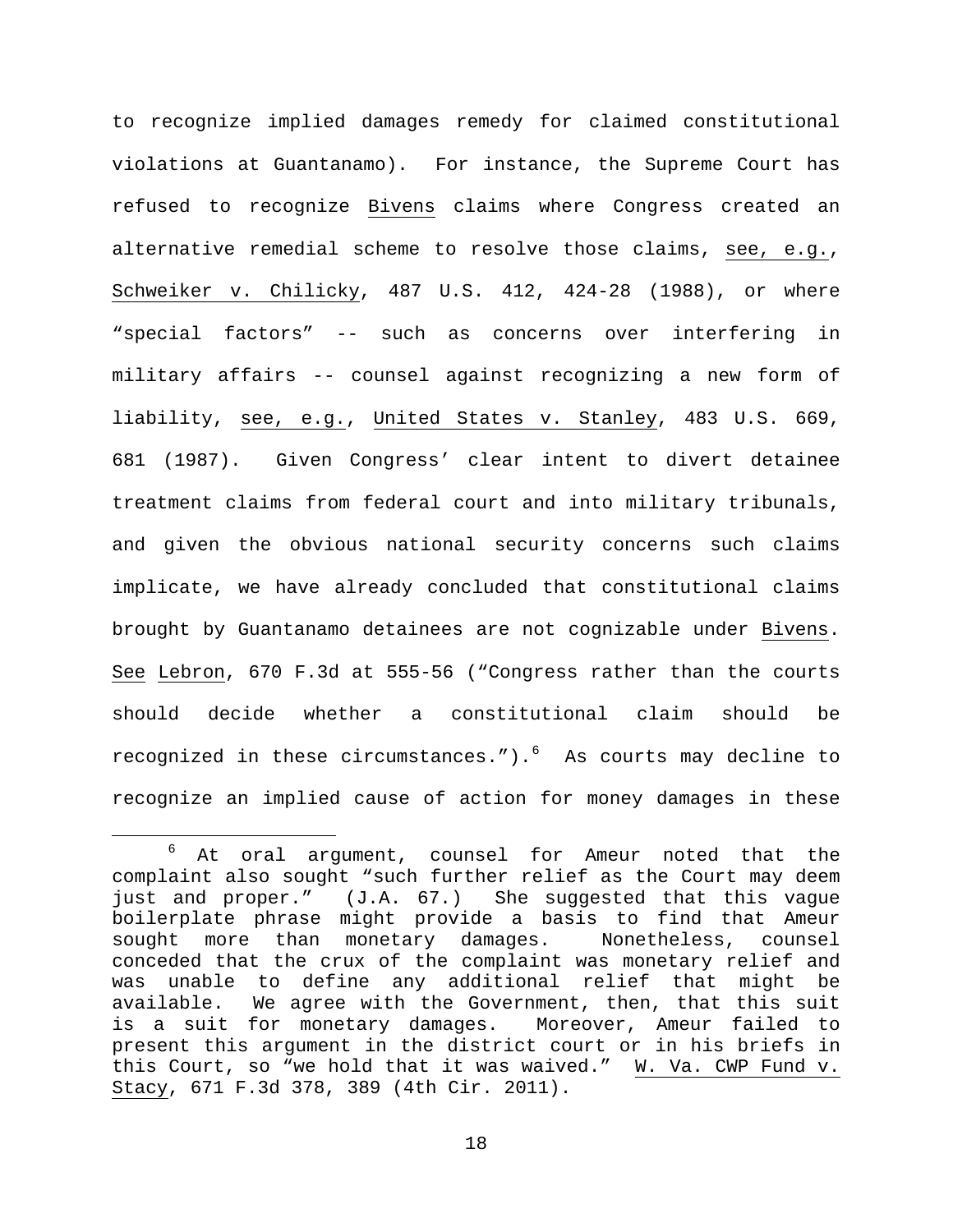circumstances, then surely Congress may explicitly deprive courts of jurisdiction to entertain those very same cases.

"[W]hen Congress can validly extinguish a right to one or more judicial remedies, it can also take away judicial jurisdiction over suits in which plaintiffs seek remedies that Congress has permissibly precluded." Richard H. Fallon, Jr., Jurisdiction-Stripping Reconsidered, 96 Va. L. Rev. 1043, 1104 (2010). After all, "the right of access to federal courts is not a free-floating right, but rather is subject to Congress' Article III power to set limits on federal jurisdiction." Roller v. Gunn, 107 F.3d 227, 231 (4th Cir. 1997).

Ameur suggests that we find a constitutional entitlement to damages in these circumstances because former detainees may not look to other remedies such as a writ of habeas corpus or an injunction. According to Ameur, money damages afford his only conceivable means of remedying the constitutional violations he suffered. By depriving courts of jurisdiction to hear money damages claims, Ameur argues, Congress has altogether prevented him from vindicating his constitutional rights.

But the Supreme Court has held that courts may be deprived of jurisdiction to hear damages claims even in cases where money damages provide the plaintiff's only means of recovery. In Stanley, for example, the Court declined to recognize a damages remedy even though the plaintiff's only possible remedy was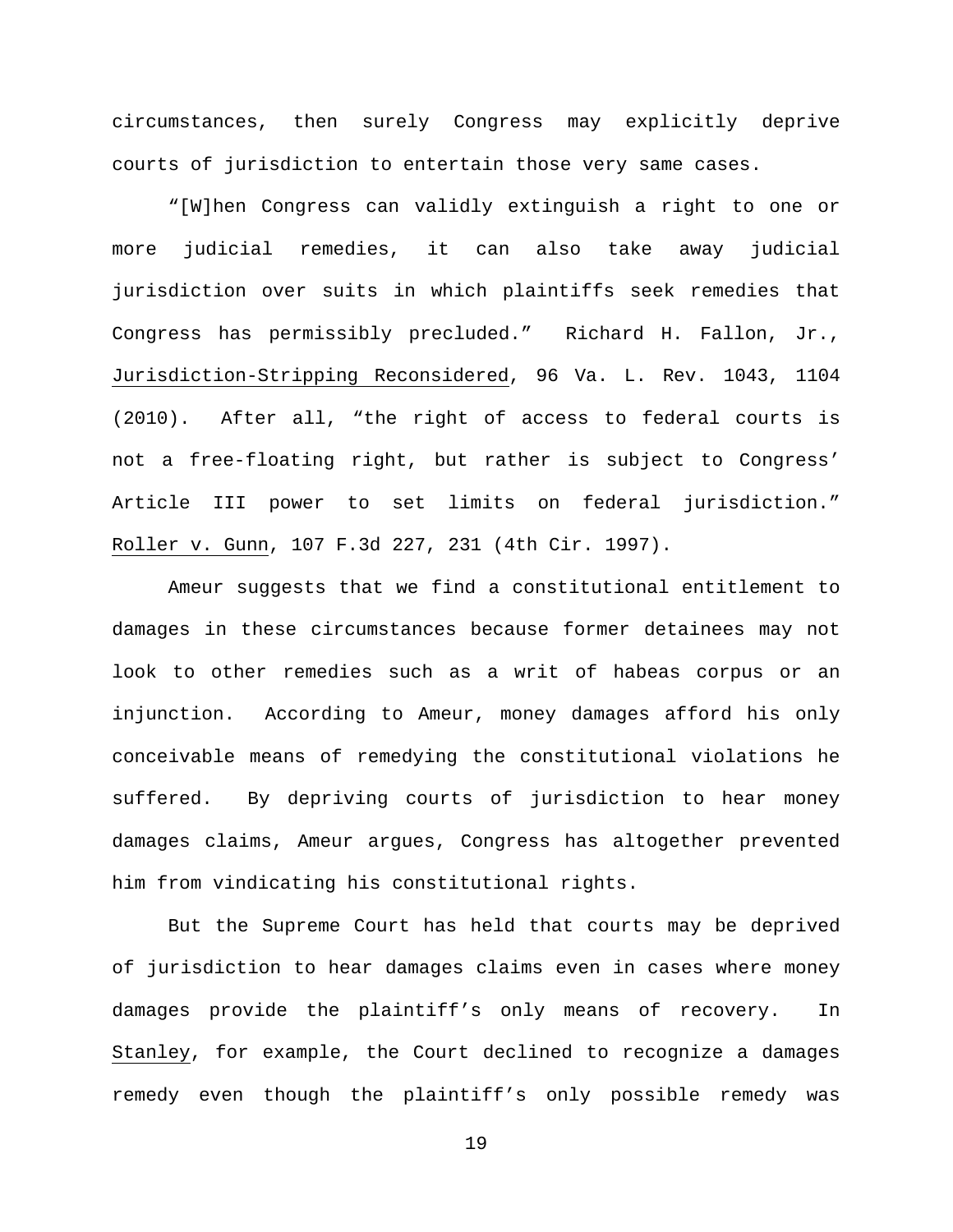money damages, as "congressionally uninvited intrusion into military affairs by the judiciary is inappropriate." 483 U.S. at 683. "It is irrelevant," the Court explained, "whether the laws currently on the books afford Stanley, or any other particular serviceman, an 'adequate' federal remedy for his injuries." Id. The Court's readiness to withhold a money damages remedy in Stanley -- even where it was "damages or nothing," id. at 690 (Brennan, J., dissenting) -- demonstrates that Congress may similarly withhold a damages remedy here. We may not assume that a constitutionally mandated remedy exists for Ameur merely because he cannot locate a remedy elsewhere. See also Bush v. Lucas, 462 U.S. 367, 388 (1983) (stating that the question of whether to imply a monetary remedy for a constitutional violation "obviously cannot be answered simply by noting that existing remedies do not provide complete relief for the plaintiff").

Section 2241(e)(2) thus does not violate separation-ofpower principles or due process by denying Ameur access to courts.

2.

Section 2241(e)(2) also does not reflect an unconstitutional attempt on Congress' part "to direct the substantive outcome of litigation." (Appellant's Opening Br. 26.) Ameur premises this argument on United States v. Klein, 80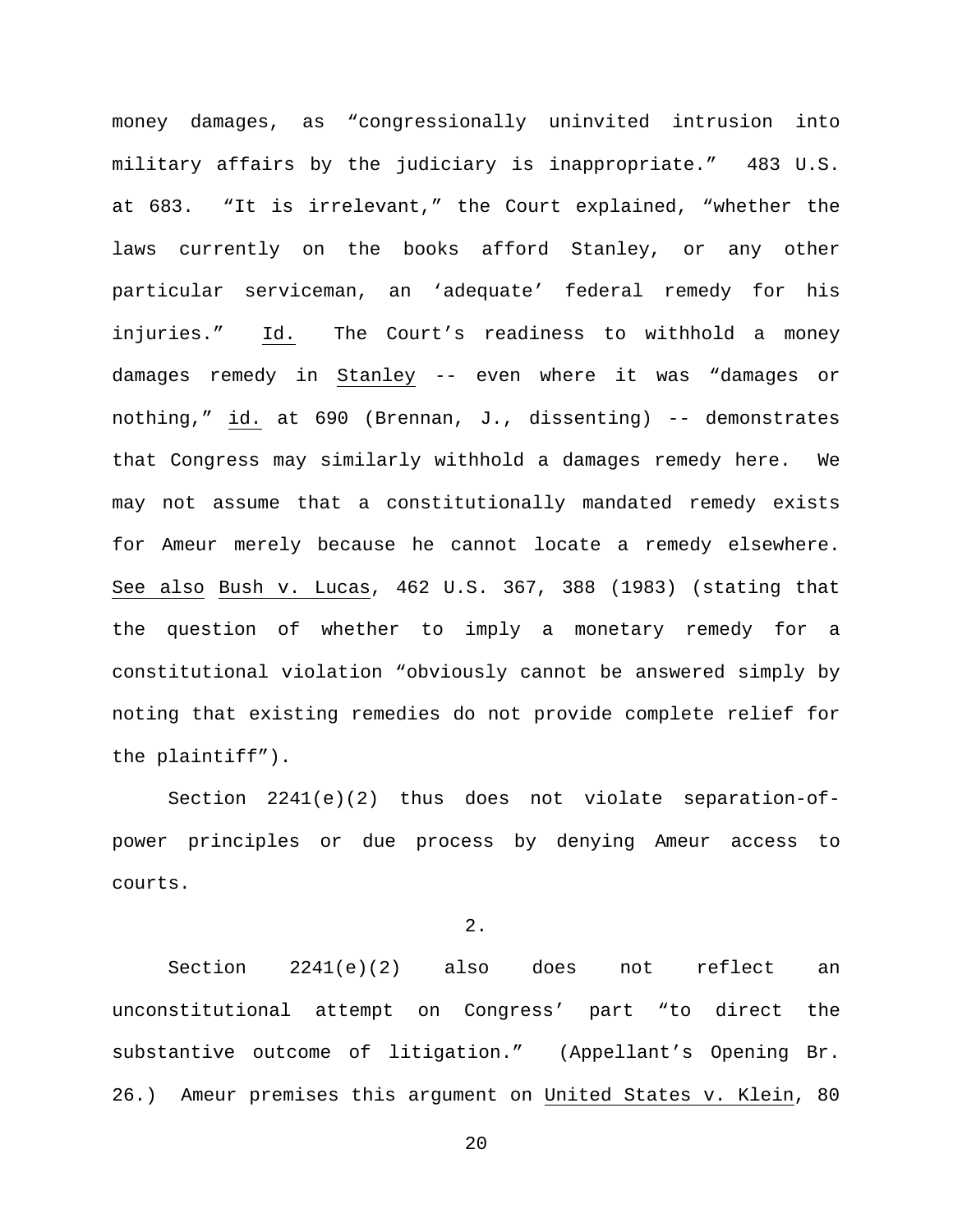U.S. (13 Wall.) 128, 146 (1871), in which the Supreme Court warned that Congress could not "prescribe rules of decision . . . in cases pending before [the Court]." We have narrowly read Klein to hold only that "Congress violates the separation of powers when it presumes to dictate how the Court should decide an issue of fact (under threat of loss of jurisdiction) and purports to bind the Court to decide a case in accordance with a rule of law independently unconstitutional on other grounds." United States v. Brainer, 691 F.2d 691, 695 (4th Cir. 1982) (quotation marks omitted). Section 2241(e)(2) does not speak to any issue of fact or bind the Court to an independently unconstitutional rule. More obviously, Klein speaks to pending cases, and this case was not pending when Congress enacted § 2241(e)(2). See Miller v. French, 530 U.S. 327, 349 (2000) (characterizing Klein's holding as limited to pending cases). Thus, for many reasons, Klein does not apply here.

# 3.

Ameur next raises an equal protection challenge to § 2241(e)(2), noting that it applies only to aliens. In the equal-protection context, a "challenged classification need only be rationally related to a legitimate state interest unless it violates a fundamental right or is drawn upon a suspect classification such as race, religion, or gender." Giarratano v. Johnson, 521 F.3d 298, 303 (4th Cir. 2008).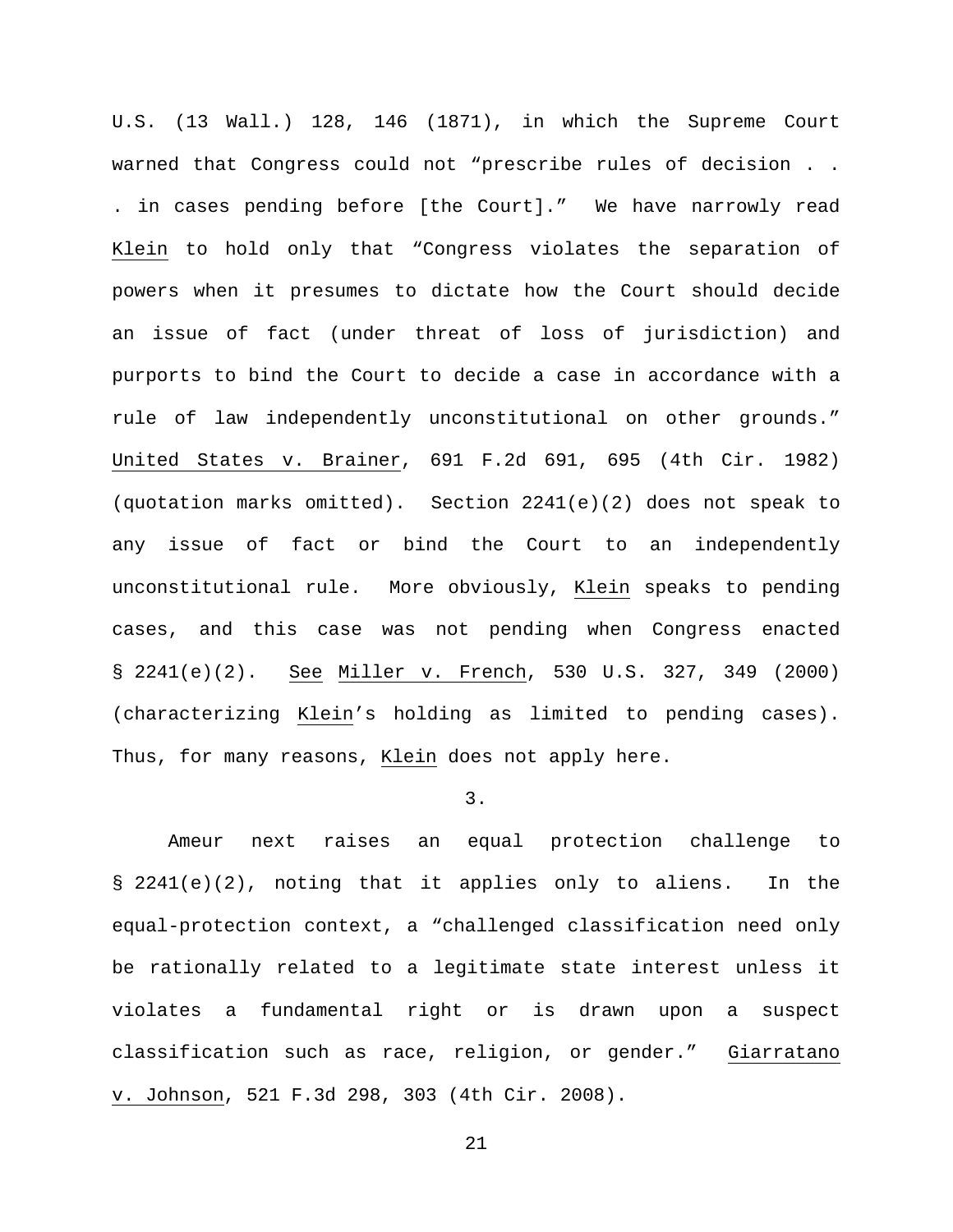Rational-basis review –- not strict scrutiny, as Ameur argues –- is the correct standard to apply here. See, e.g., Hamad, 732 F.3d at 1005–06 (assessing § 2241(e)(2)'s constitutionality under rational-basis test). Aliens detained as enemy combatants enjoy no fundamental right to a money damages remedy. Nor is the alienage classification found in § 2241(e)(2) a suspect classification. When Congress classifies based on alienage, courts give that choice leeway. See, e.g., Korab v. Fink, 748 F.3d 875, 882 (9th Cir. 2014) ("Although aliens are protected by the Due Process and Equal Protection Clauses, this protection does not prevent Congress from creating legitimate distinctions . . . between citizens and aliens."); United States v. Huitron-Guizar, 678 F.3d 1164, 1170 (10th Cir. 2012) ("[C]ourts must defer to Congress as it lawfully exercises its constitutional power to distinguish between citizens and non-citizens."); cf. Mathews v. Diaz, 426 U.S. 67, 79-80 (1976) ("In the exercise of its broad power over naturalization and immigration, Congress regularly makes rules that would be unacceptable if applied to citizens."). Thus, "[C]ongressional classifications based on alienage are subject to rational basis review." United States v. Ferreira, 275 F.3d 1020, 1025 (11th Cir. 2001) (emphasis omitted); accord City of Chicago v. Shalala, 189 F.3d 598, 605 (7th Cir. 1999).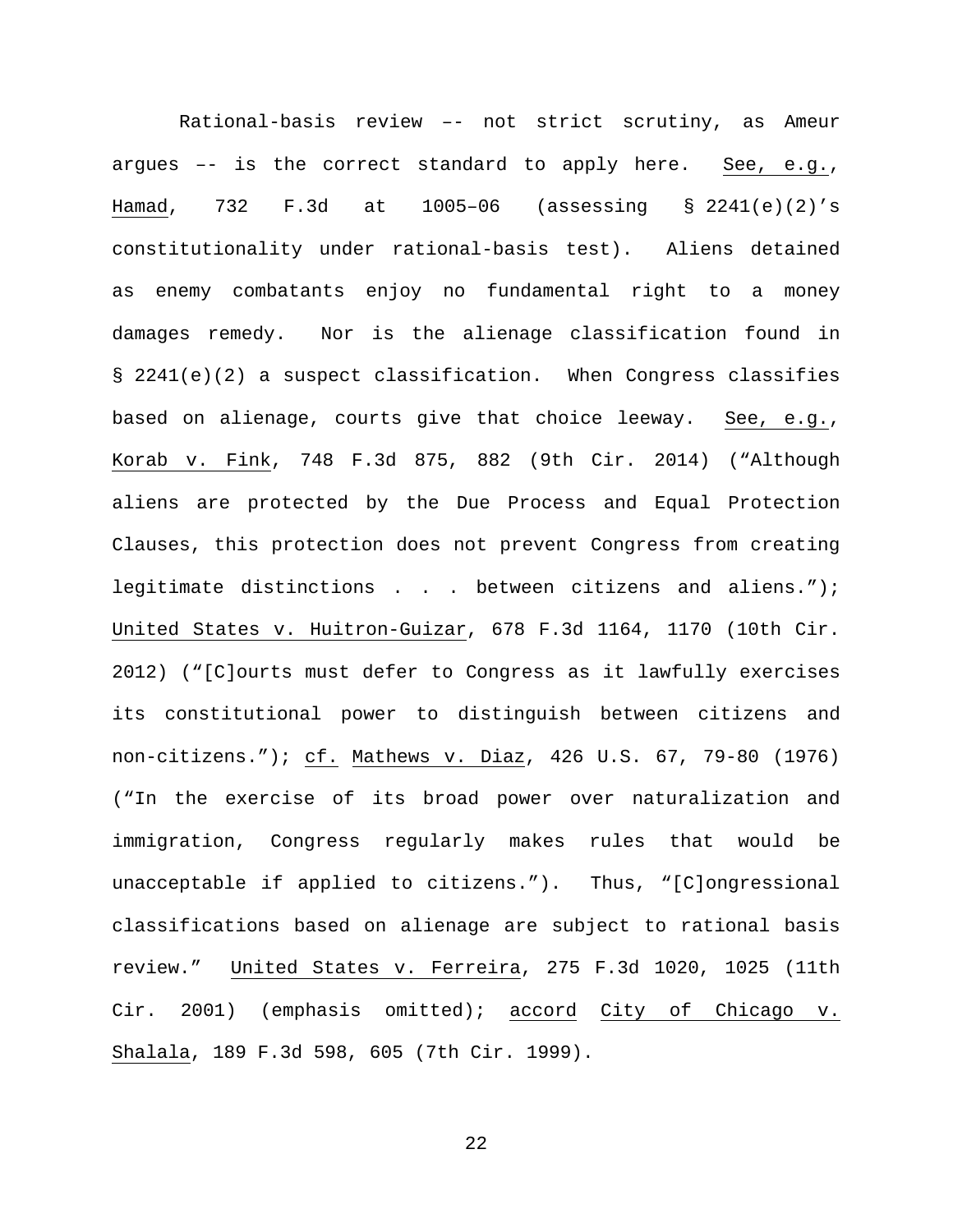Section 2241(e)(2) survives rational-basis review, a "deferential" standard that asks only whether Congress had a "reasonable basis for adopting the classification." Wilkins, 734 F.3d at 348. That "reasonable basis" is evident for § 2241(e)(2), as the statute is meant to limit court interference in our nation's war on terror. See Hamad, 732 F.3d at 1006 (explaining that provision was meant to "ensur[e] that members of the armed forces are not unduly chilled in conducting the war on terror by concerns about foreign nationals targeting them with damages claims"); see also Mathews, 426 U.S. at 81 n.17 (describing how matters like "foreign relations, the war power, and the maintenance of a republican form of government" "are so exclusively entrusted to the political branches of government as to be largely immune from judicial inquiry or interference" (quotation marks omitted)).

In other contexts, courts have approved of Congress' use of citizenship as a proxy for situations likely to involve foreign terrorism, which in turn trigger special concerns relating to foreign affairs and immigration. See, e.g., United States v. Lue, 134 F.3d 79, 87 (2d Cir. 1998) ("Congress rationally concluded that a hostage taking within our jurisdiction involving a noncitizen is sufficiently likely to involve matters implicating foreign policy or immigration concerns as to warrant a federal criminal proscription."). The same principle applies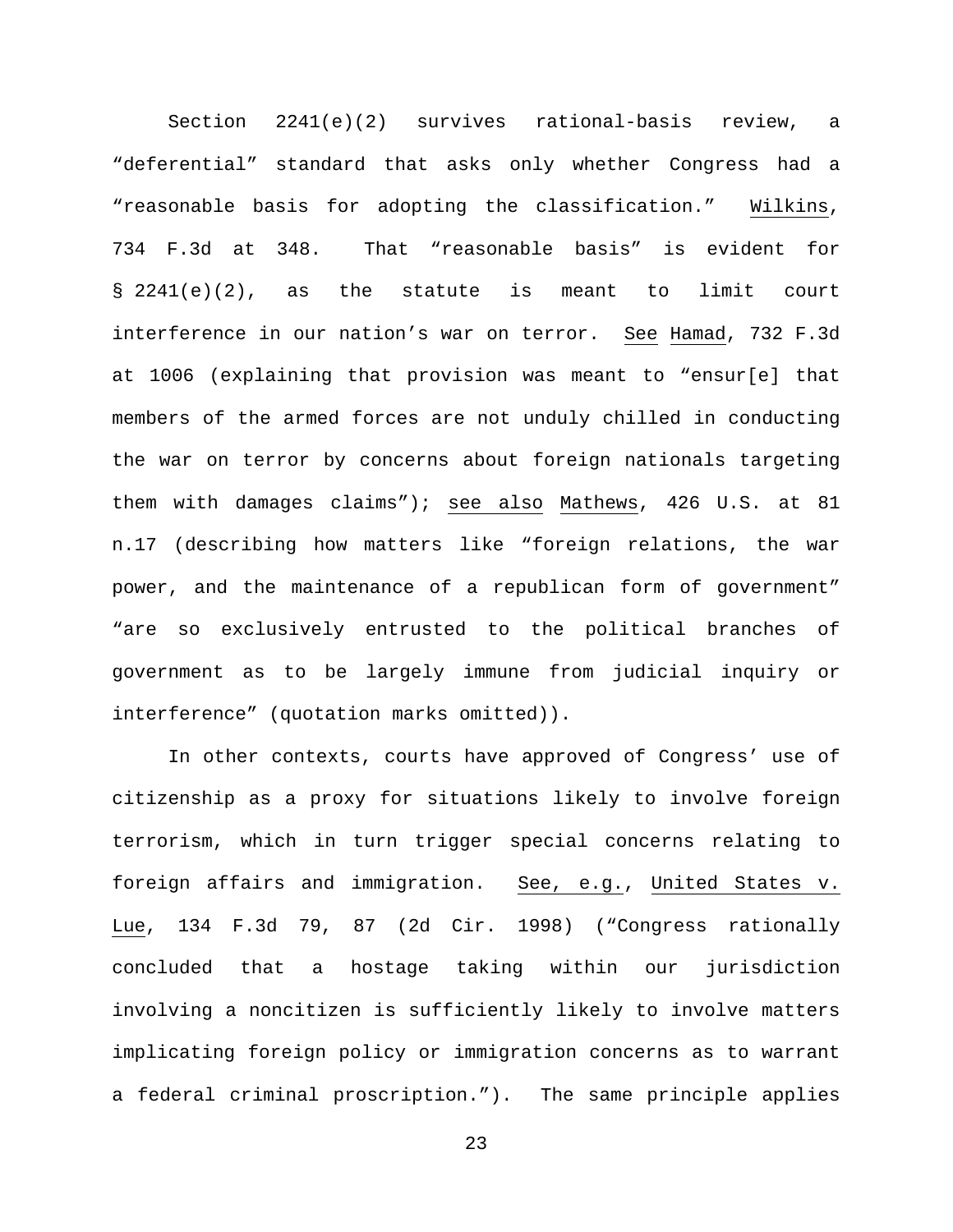here: Congress could rationally conclude that litigation involving non-citizen combatants poses a special risk of raising foreign relations, immigration, or military-related matters that courts are usually not equipped to address. Therefore, Congress appropriately confined those issues to other proceedings more closely tied to the political branches, while affording broader relief to citizens (who do not present foreign relations issues).

In addition, the decisions that Congress made here are consistent with the long-standing differential treatment of enemy aliens during times of war, see, e.g., Johnson v. Eisentrager, 339 U.S. 763, 769–77 (1950), and reflect a rational Congressional attempt to deal with the threat of overburdened courts in a piecemeal fashion, Helton v. Hunt, 330 F.3d 242, 246 (4th Cir. 2003) (explaining that legislatures are free to act "one step at a time, addressing . . . the phase of the problem which seems most acute to the legislative mind" (quotation marks omitted)).

Ameur has not attempted to address any of these genuine interests. Instead, he focuses on whether the classification was narrowly tailored. "[U]nder rational basis review, however, the classification need not be the most narrowly tailored means available to achieve the desired end." Zehner, 133 F.3d 459 at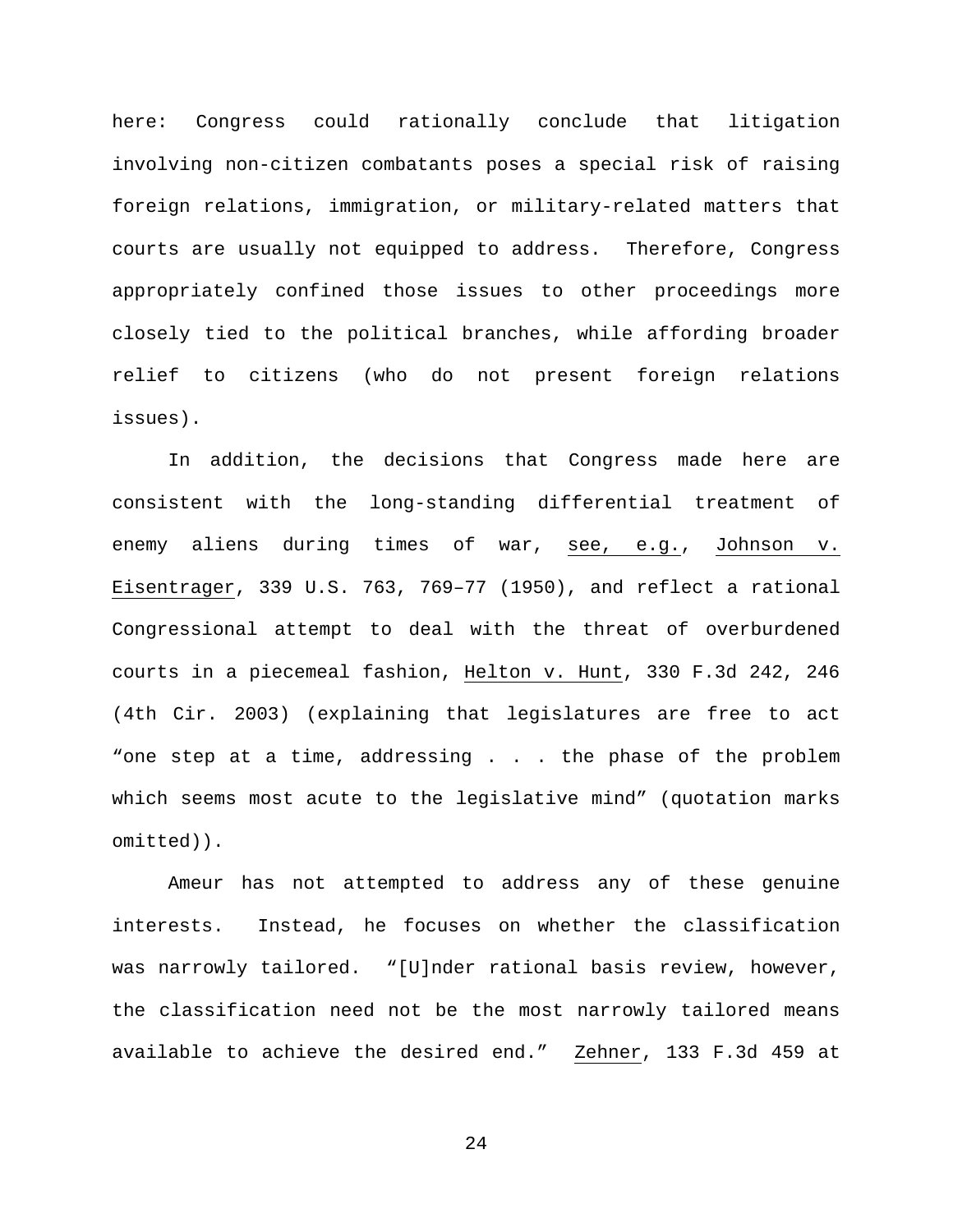463. Accordingly, Ameur's equal protection argument lacks merit.

#### 4.

Lastly, § 2241(e)(2) is not a bill of attainder. "A legislative act is an unconstitutional bill of attainder if it singles out an individual or narrow class of persons for punishment without a judicial proceeding." Lynn v. West, 134 F.3d 582, 594 n.11 (4th Cir. 1998); see also United States v. Dorlouis, 107 F.3d 248, 257 (4th Cir. 1997) ("A Bill of Attainder is a legislative determination of guilt which metes out punishment to named individuals."). Courts apply three general tests to determine whether a statutory provision qualifies as a prohibited bill of attainder: (1) a "historical" test that looks to traditional forms of legislative punishment, (2) a "functional" test that looks to the purposes served by the bill, and (3) a "motivational" test that looks to actual legislative motives. See, e.g., ACORN v. United States, 618 F.3d 125, 136 (2d Cir. 2010); accord Citizens for Equal Prot. v. Bruning, 455 F.3d 859, 869 (8th Cir. 2006). "[O]nly the clearest proof could suffice to establish the unconstitutionality of a statute [on the ground that it is a bill of attainder]." Communist Party of the U.S. v. Subversive Activities Control Bd., 367 U.S. 1, 82–83 (1961).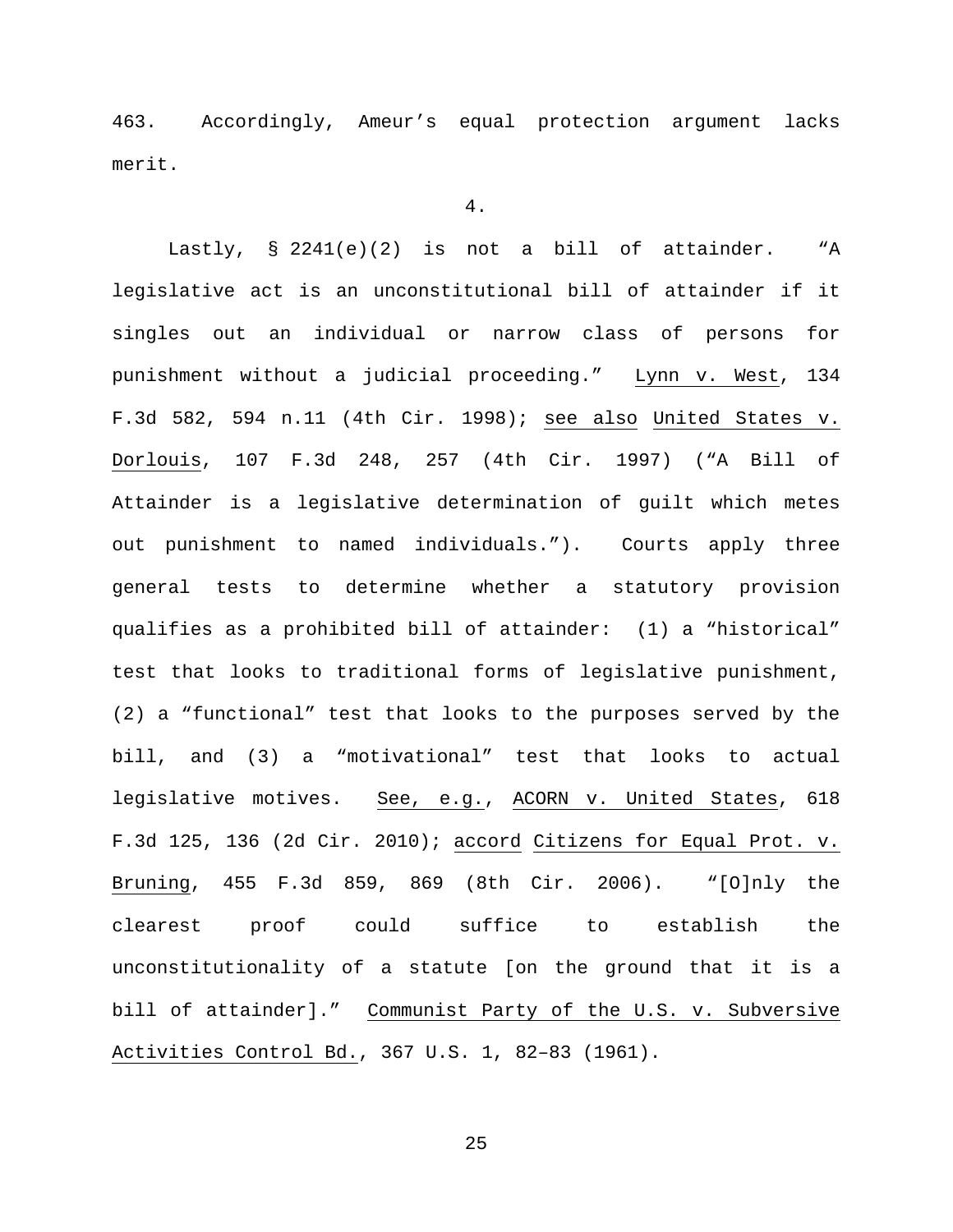Section  $2241(e)(2)$  is not a bill of attainder under any of these tests.

Ameur posits that precluding persons from appearing in courts amounts to a historic form of punishment, but does not point to any case involving a channeling provision that precludes particular types of claims from being brought. Such jurisdictional limits are usually not viewed as a traditional "punishment." See Hamad, 732 F.3d at 1004 ("Jurisdictional limitations . . . do not fall within the historical meaning of legislative punishment."); Scheerer v. U.S. Att'y Gen., 513 F.3d 1244, 1253 n.9 (11th Cir. 2008) (declining to find that "jurisdictional rule" amounted to bill of attainder); Nagac v. Derwinksi, 933 F.2d 990, 990-91 (Fed. Cir. 1991) (same).

As to the functional test, a statute passes that standard when it "reasonably can be said to further nonpunitive legislative purposes." Nixon v. Admin. of Gen. Servs., 433 U.S. 425, 475-76 (1977). As we have already explained, § 2241(e)(2) serves several legitimate ends: it channels military-related matters into military courts, keeps federal courts out of complicated foreign affairs questions, and limits the burdens that could flow from an unlimited right of litigation for detainees.

And Section 2241(2) passes muster under the motivational test. Ameur points to nothing in the legislative history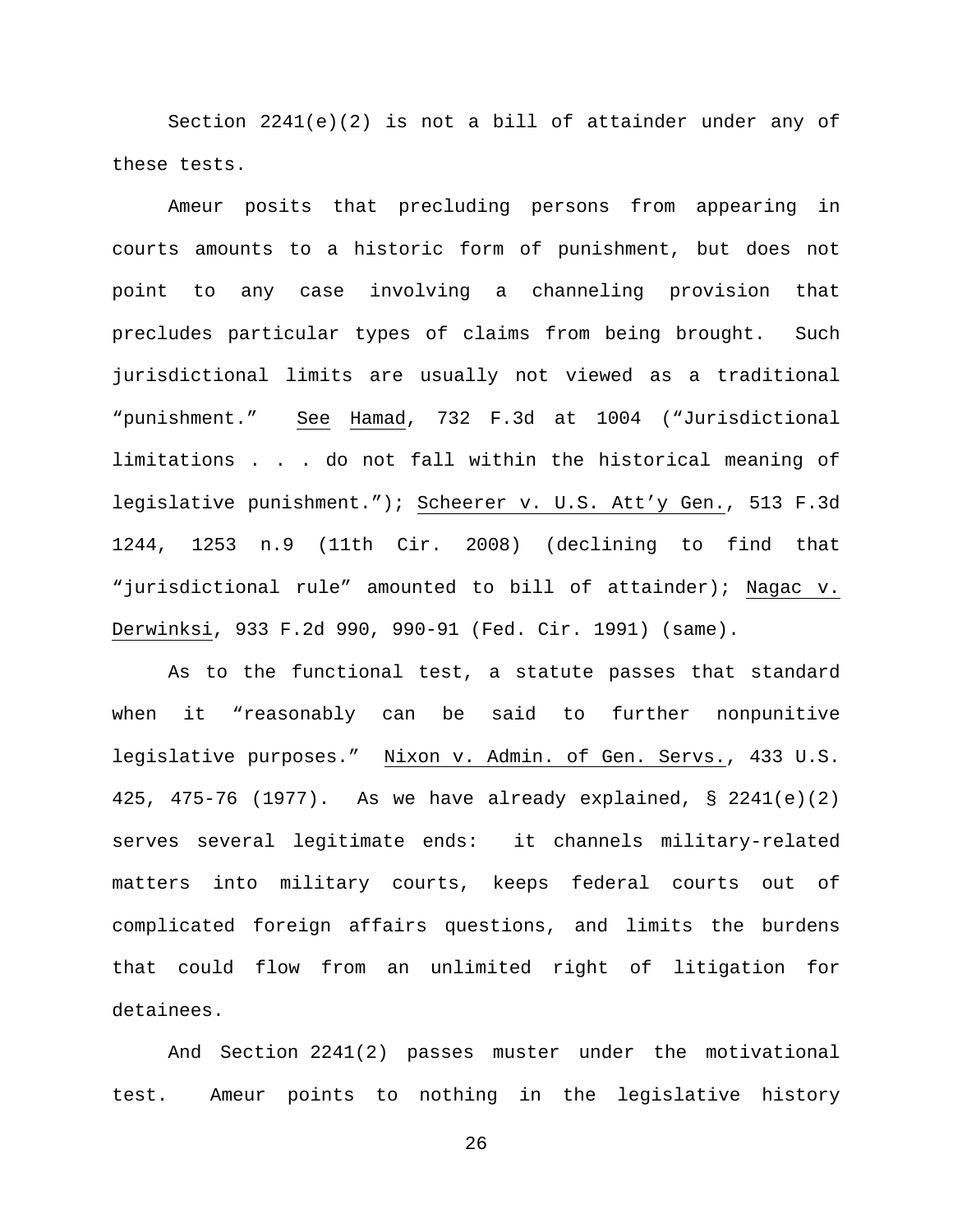indicating a punitive purpose. Though he contends that the statute was passed with the intent to "reverse the holdings of the Supreme Court" (Appellant's Opening Br. 30), these types of legislative overrides are unobjectionable so long as they stay within constitutional bounds –- and such congressional changes happen often. See, e.g., Rivers v. Roadway Exp., Inc., 511 U.S. 298, 305 n.5 (1994) ("Congress frequently 'responds' to judicial decisions construing statutes, and does so for a variety of reasons."). More to the point, statements of mere disagreement with previous Supreme Court decisions do not establish "punitive" intent toward an individual or group. And, in any event, these kinds of statements would be insufficient evidence on their own. See Selective Serv. Sys. v. Minn. Pub. Interest Research Grp., 468 U.S. 841, 855 n.15 (1984) (explaining that "isolated" statements from legislators "do not constitute the unmistakable evidence of punitive intent" required (quotation mark omitted)).

Finally, we observe that  $\S$  2241(e)(2) does not meet the "naming" or "specificity" requirement for bills of attainder. "A statute with open-ended applicability, i.e., one that attaches not to specified organizations but to described activities in which an organization may or may not engage, does not single out a particular person or group for punishment." Hettinga v. United States, 677 F.3d 471, 477 (D.C. Cir. 2012)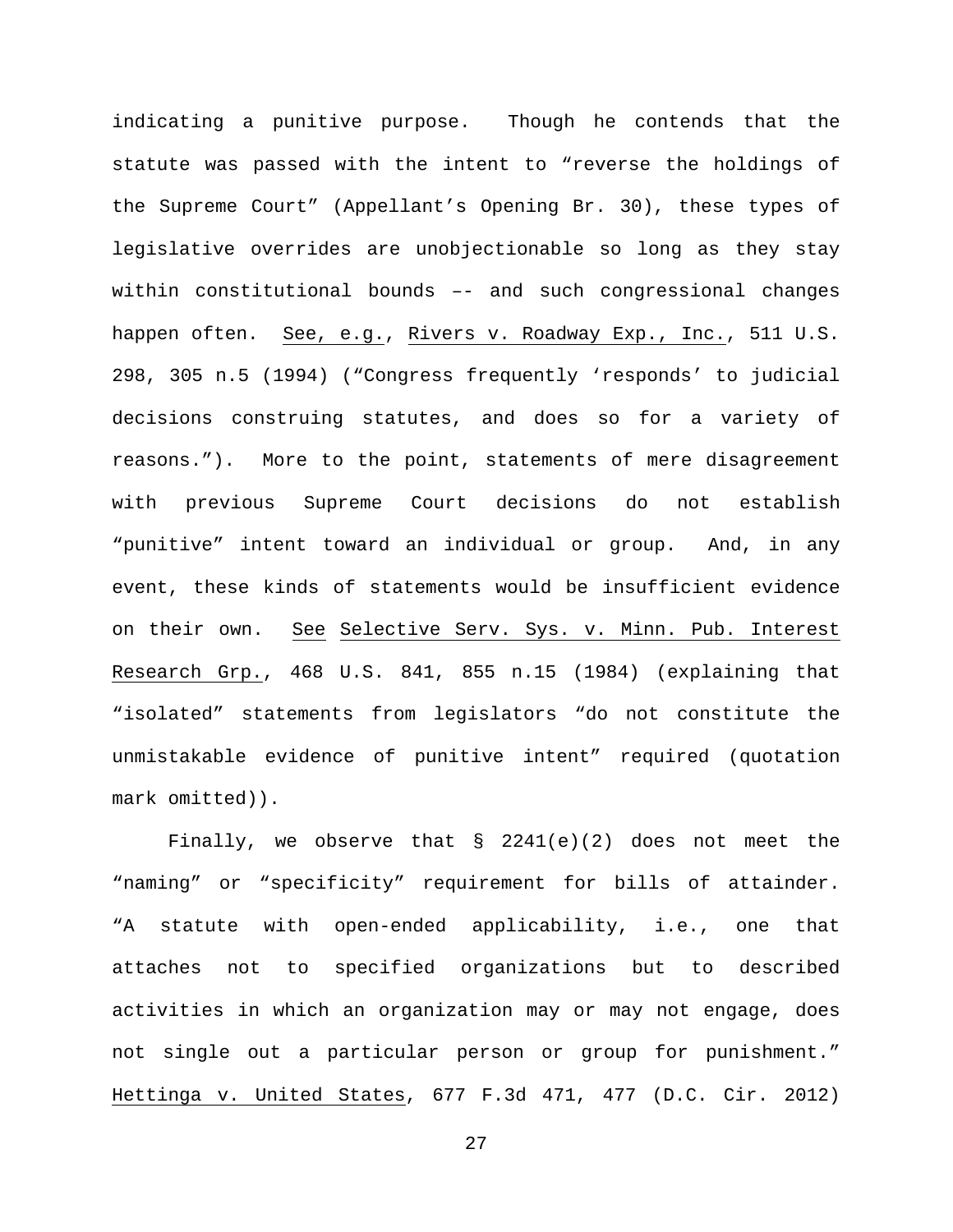(quotation marks omitted). The statute at issue here attaches to past and future conduct, not status (or some proxy for status, like past conduct alone). After all, the statute is triggered by unlawful combat against the United States. See Ex parte Quirin, 317 U.S. 1, 30–31 (1942) (explaining the difference between lawful and unlawful combatants). This openended classification makes us even more certain that § 2241(e)(2) is not a bill of attainder.

\* \* \*

Section 2241(e)(2) is constitutional. Therefore, it satisfies the first prong of the severance standard.

## B. Independent Function

Ameur next suggests that § 2241(e)(2) cannot function independently because it cross-references other statutes that may not be currently valid. But he never explains why a mere cross-reference renders the whole section ineffective. And, indeed, a reference-by-reference analysis reveals no reason to doubt § 2241(e)(2)'s independent vitality as a stand-alone statute.

For instance, it does not matter that  $\S$  2241(e)(2) refers in its first clause to the DTA. True, the two referenced DTA provisions are no longer operative: Congress repealed one paragraph and the D.C. Circuit -- the only circuit entitled to hear DTA claims -- nullified the other. See Bismullah, 551 F.3d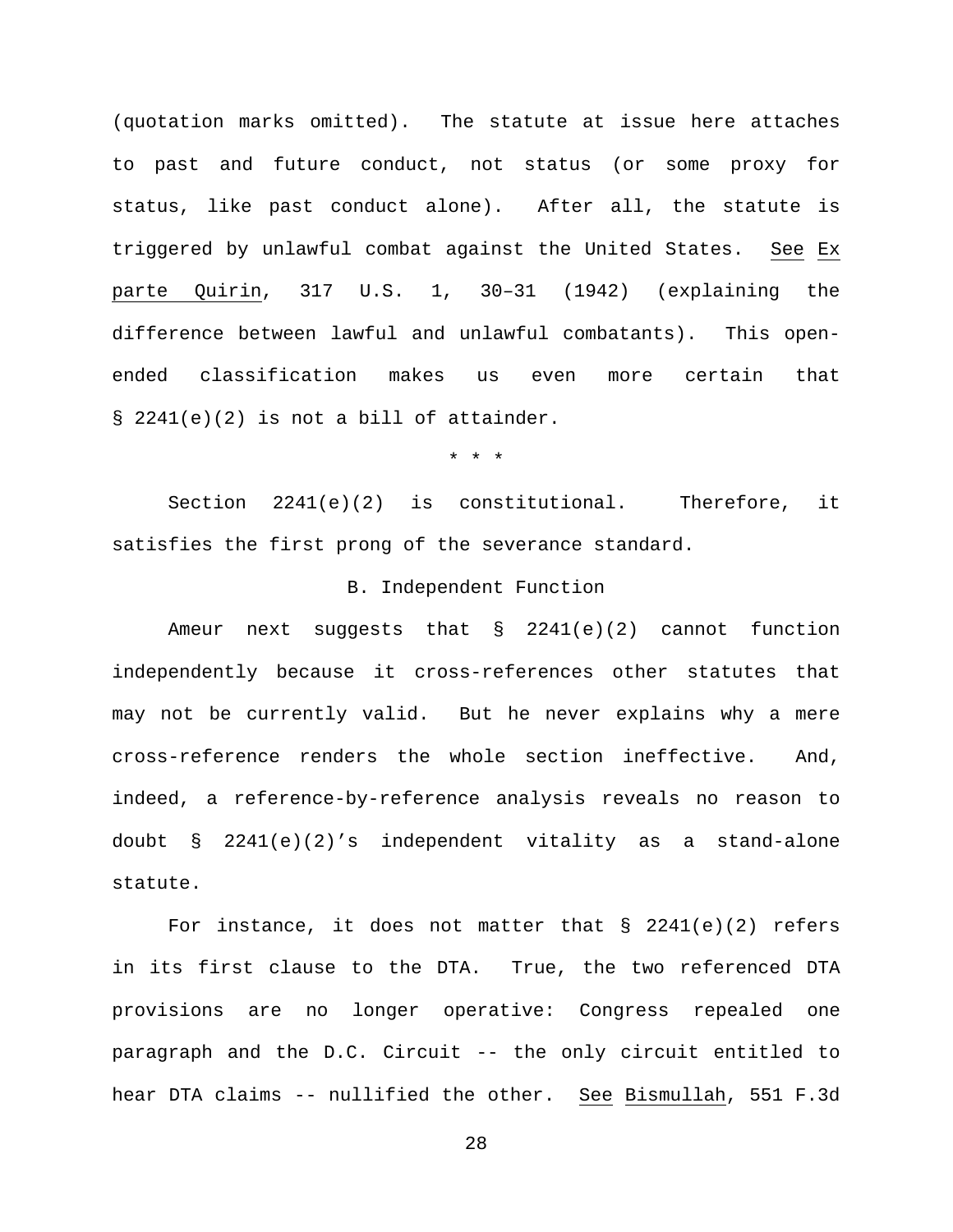at 1075 (finding that Boumediene invalidated DTA section 1005(e)(2) because Congress would not have intended DTA review to supplement an existent habeas remedy); National Defense Authorization Act for Fiscal Year 2010, Pub. L. 111–84, 123 Stat. 2190, 2612 (repealing DTA section  $1005(e)(3)$ ). But those changes only have the effect of mooting the "except" language in § 2241(e)(2)'s introductory clause, not § 2241(e)(2) in its entirety. Put differently, changes in the DTA have simplified § 2241(e)(2): courts no longer need ask whether a suit that falls within the ambit of  $\S$  2241(e)(2) might instead be brought under the DTA.

The "other action" language -- which must be read as the converse of  $\S$  2241(e)(1)'s habeas language -- also does not defeat § 2241(e)(2)'s independence. "A subsection of a statute is capable of functioning independently as a fully operative law, even if it must be understood by reference to an inoperative portion of the statute in order for its meaning to be clear." Hamad, 732 F.3d at 1001-02 (quotation marks, citation, and alteration omitted). The cross-reference to § 2241(e)(1) serves merely a definitional purpose and does not negate § 2241(e)(2) by association. See, e.g., Leavitt v. Jane L., 518 U.S. 137, 142 (1996) (finding that one section's crossreference to earlier, invalid section did not establish "such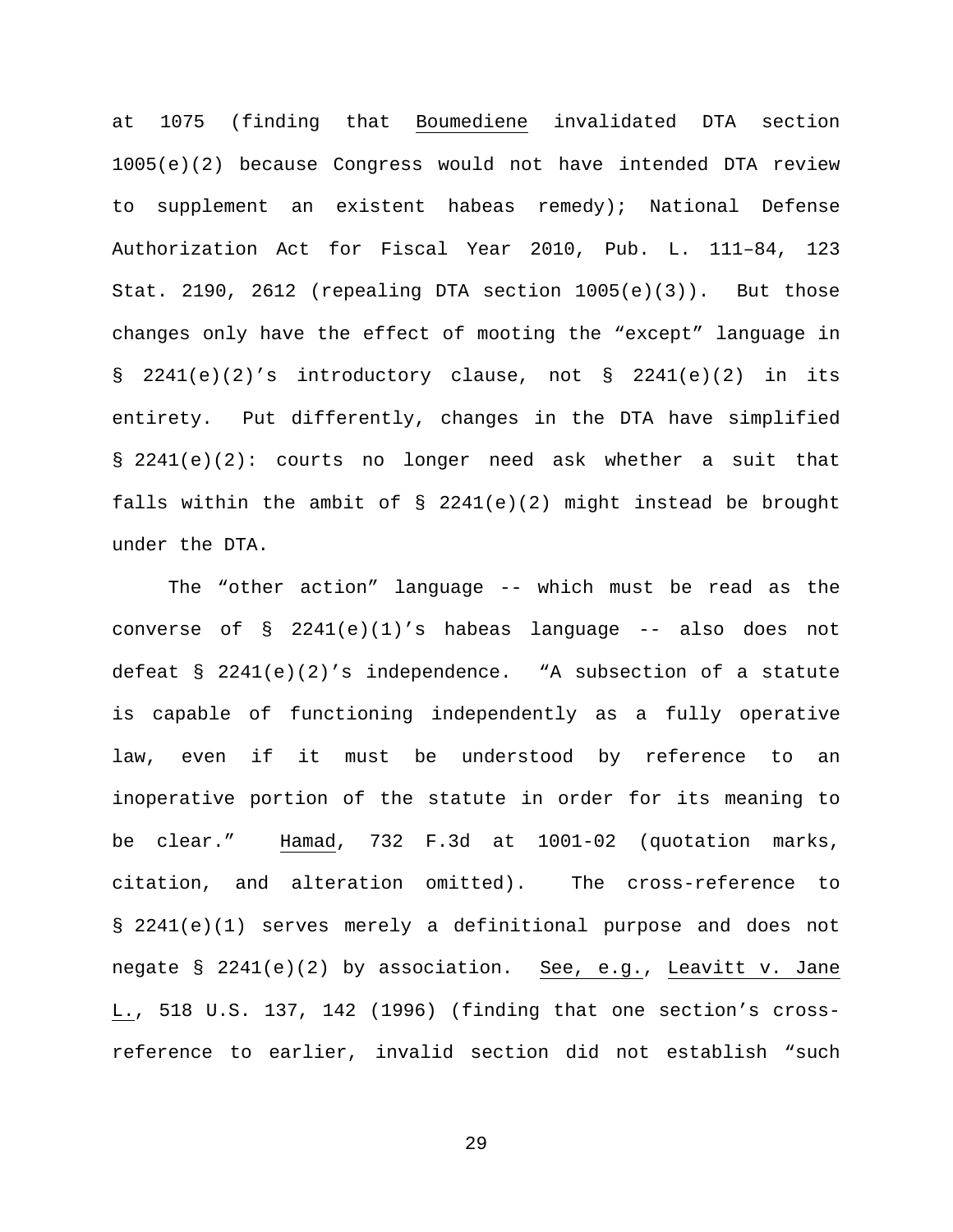'interdependence' that [the later section] becomes 'purposeless' when [the earlier section] is unenforceable").

Finally, it does not matter that the Government now uses the designation "unprivileged enemy belligerent" for persons similarly situated to Ameur, rather than denominating them as "enemy combatants." 10 U.S.C. § 948a. Ameur acknowledges his designation as an "enemy combatant," and § 2241(e)(2) is triggered by that designation. Section 2241(e)(2) functions as an independent statute and meets the second prong of the severability test.

## C. Congressional Objective

Independence aside, Ameur also argues that allowing § 2241(e)(2) to stand alone would be inconsistent with Congress' basic objectives in enacting the MCA. Again, we disagree. "Congress's overriding goal" in passing the MCA "was to limit the judicial review available to detainees." Bismullah, 551 F.3d at 1073; see also H.R. Rep. No. 109–664, pt. 1, at 27 (2007) (congressional committee indicating that it wished to "make clear" that detainee review was limited to two narrow contexts); cf. Lebron, 670 F.3d at 554-55 (detailing Congress' efforts to constrain judicial review in areas of national security concern). "Congress designed the direct review regime to limit judicial intervention and to consolidate review in one forum." Basardh, 545 F.3d at 1071. Therefore, we doubt that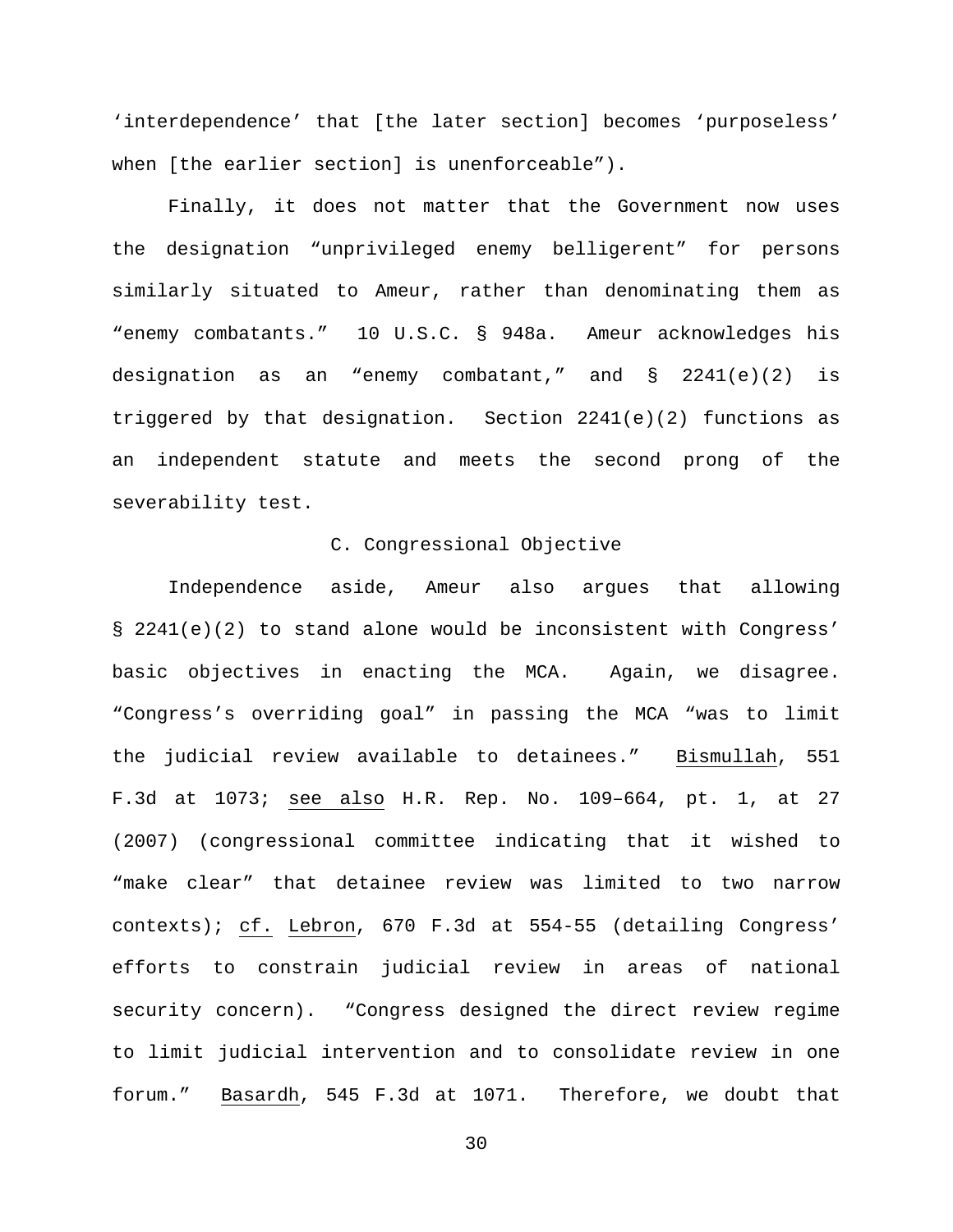Congress would prefer to open the floodgates to all sorts of detainee-related litigation merely because Boumediene required courts to allow one narrow sub-class of cases under the Suspension Clause, a provision that does not even apply here.

Ameur's contention that legislative history supports his view is also without merit. To declare a provision nonseverable, legislative history must make it "evident that the Legislature would not have enacted those provisions which are within its power, independently of that which is not." Pittston Co., 368 F.3d at 400 (quotation marks omitted). Here, Ameur cites just one instance where Congress removed a severability clause from the MCA and another when Congress refused to adopt one. As the Government notes, both instances involved amendments in the nature of a substitution. See 152 Cong. Rec. 19,928, 19,948 (2006) (passing amendment without severability clause); id. at 19,970 (rejecting amendment with severability clause). We cannot say that Congress was focused on a minor provision (that is, the severability clause) while making wholesale changes to the broader statutory scheme. More importantly, "congressional inaction lacks persuasive significance because several equally tenable inferences may be drawn from such inaction, including the inference that the existing legislation already incorporated the offered change." United States v. Craft, 535 U.S. 274, 287 (2002) (quotation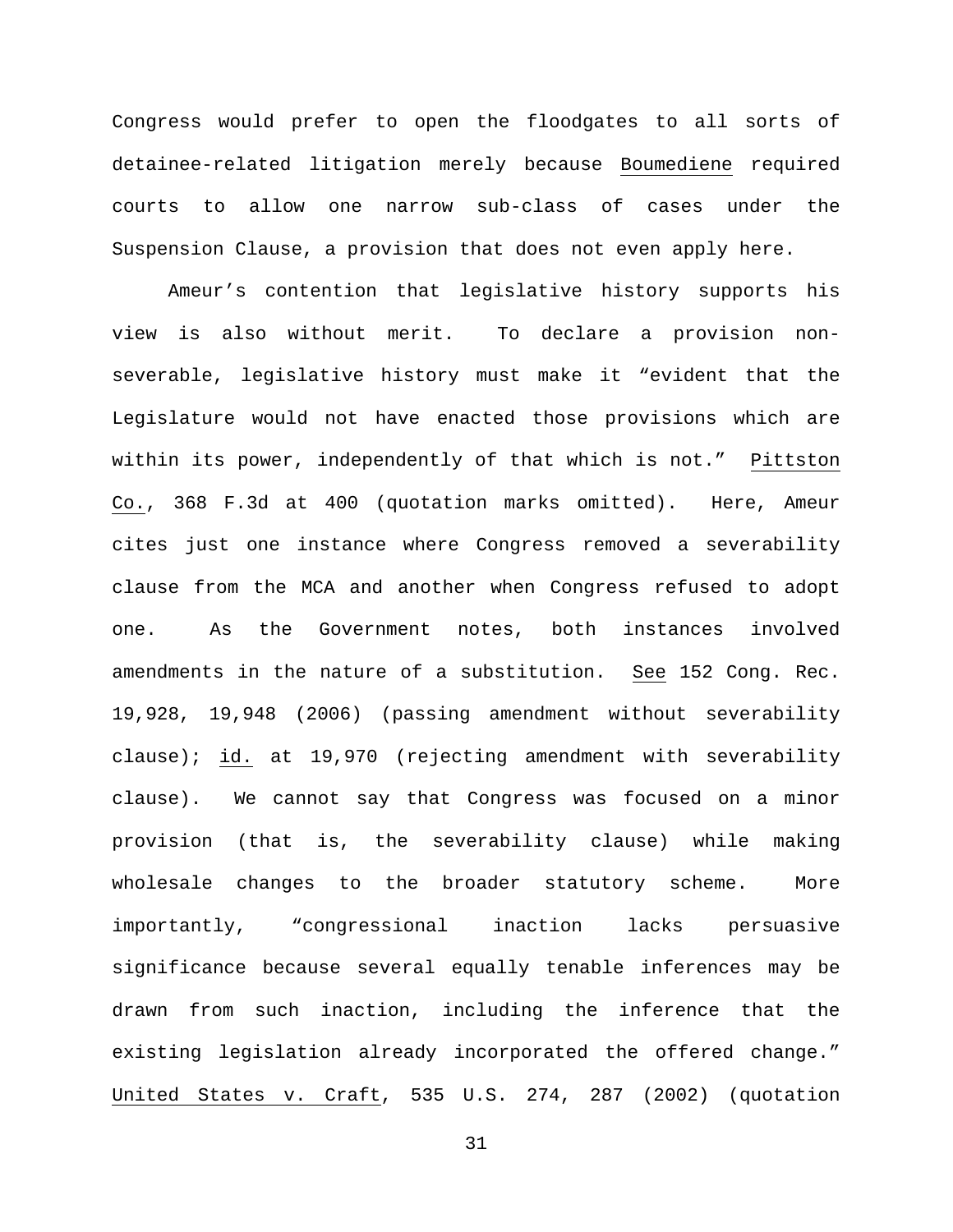marks and alteration omitted); see also Red Lion Broad. Co. v. FCC, 395 U.S. 367, 382 n.11 (1969) ("[U]nsuccessful attempts at legislation are not the best guides to legislative intent."); Tenneco Inc. v. Pub. Serv. Comm'n of W. Va., 489 F.2d 334, 338 (4th Cir. 1973) (refusing to draw an adverse inference from Congress' refusal to enact particular legislative provision).

Lastly, Ameur's argument invites us to draw conclusions from the absence of a severability clause. But "the ultimate determination of severability will rarely turn on the presence or absence of such a clause." United States v. Jackson, 390 U.S. 570, 585 n.27 (1968). "Congress' silence is just that - silence -- and does not raise a presumption against severability." Alaska Airlines, Inc. v. Brock, 480 U.S. 678, 686 (1987).

Section 2241(e)(2) is a severable statute from § 2241(e)(1). We reject all of Ameur's arguments to the contrary.

#### V.

The parties raise several additional points, which we find unnecessary to address in light of our conclusion that the district court lacked jurisdiction over the complaint under the MCA. See, e.g., Golden & Zimmerman, LLC v. Domenech, 599 F.3d 426, 433 n.2 (4th Cir. 2010) ("Because we have concluded that